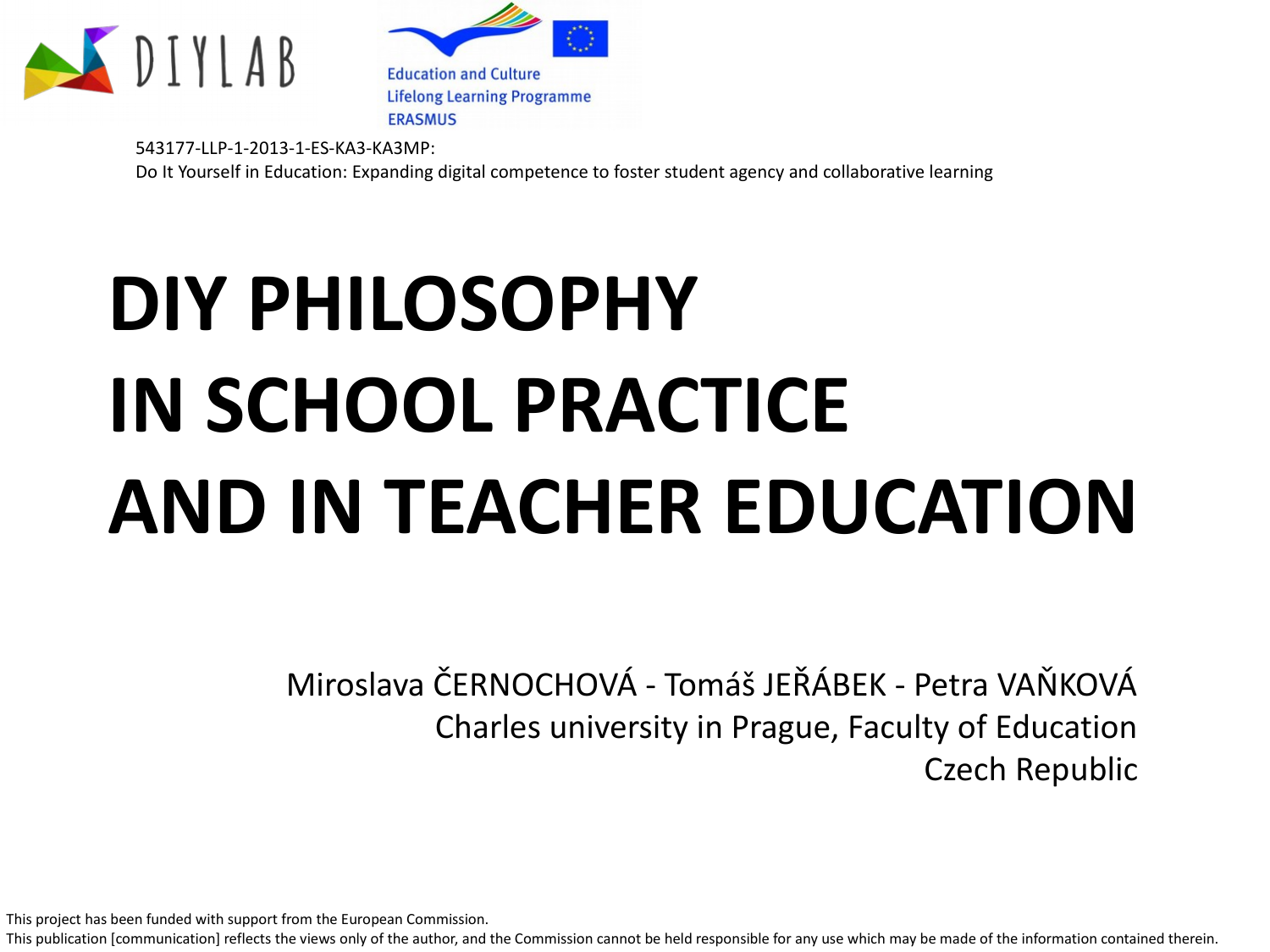

- Aim
- Partners
- DIY Philosophy
- Pedagogical principles for DIY activities
- Examples from the Faculty of Education
- Collecting data for research
- Conclusions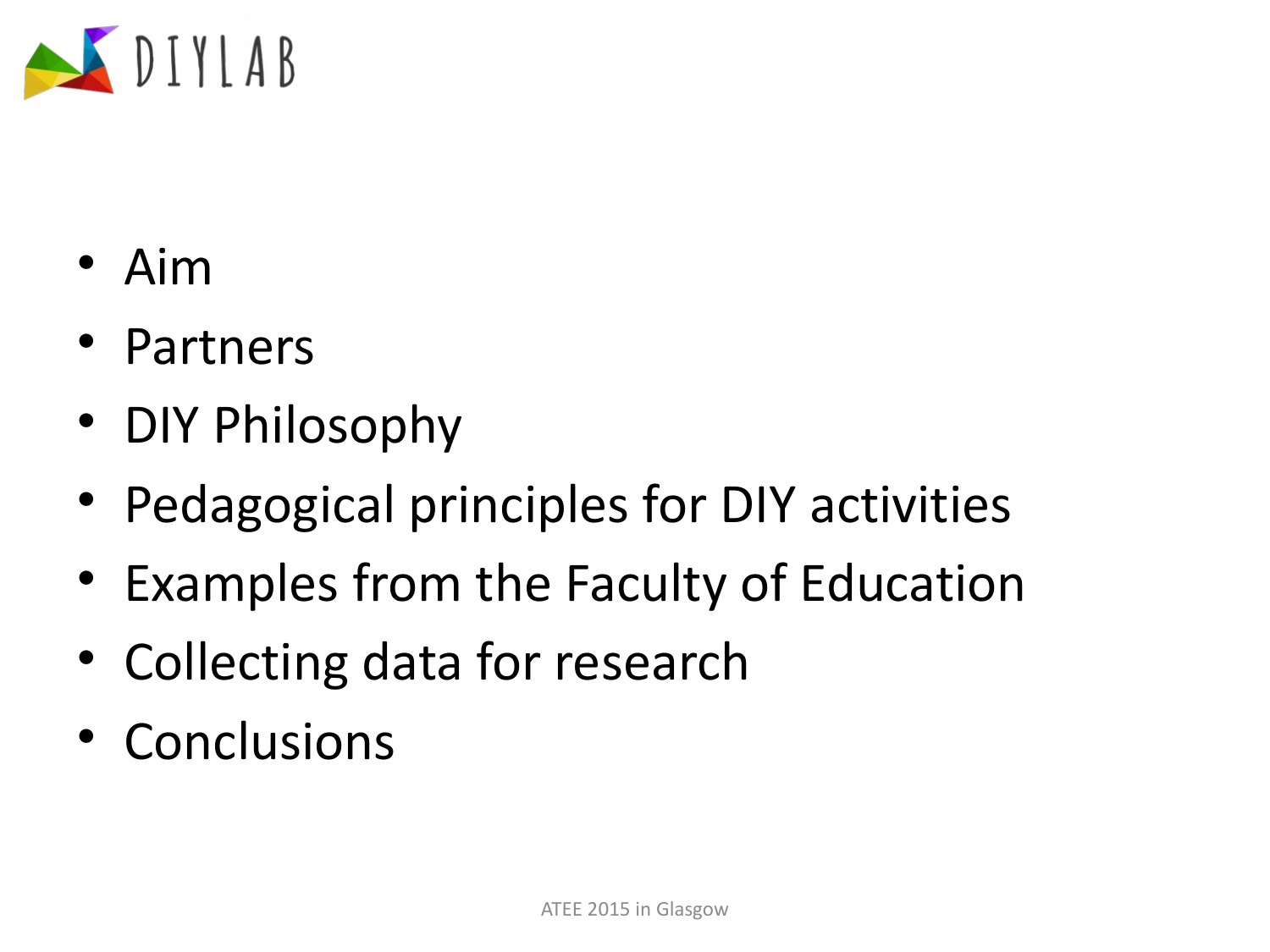



### Period: 2014-2016, EU project, three phases: I) ANALYSIS II) IMPLEMENTATION III) EVALUATION

Main aim:

- to contribute to *digital literacy* development
- to exploit the idea of DIY into (school) learning (to join *in and after-school creativity/activity*)
- to develop a *distributed lab* (or central hub) where work takes place in a networked, cloud environment (in and outside school) and experiments with diverse types of technology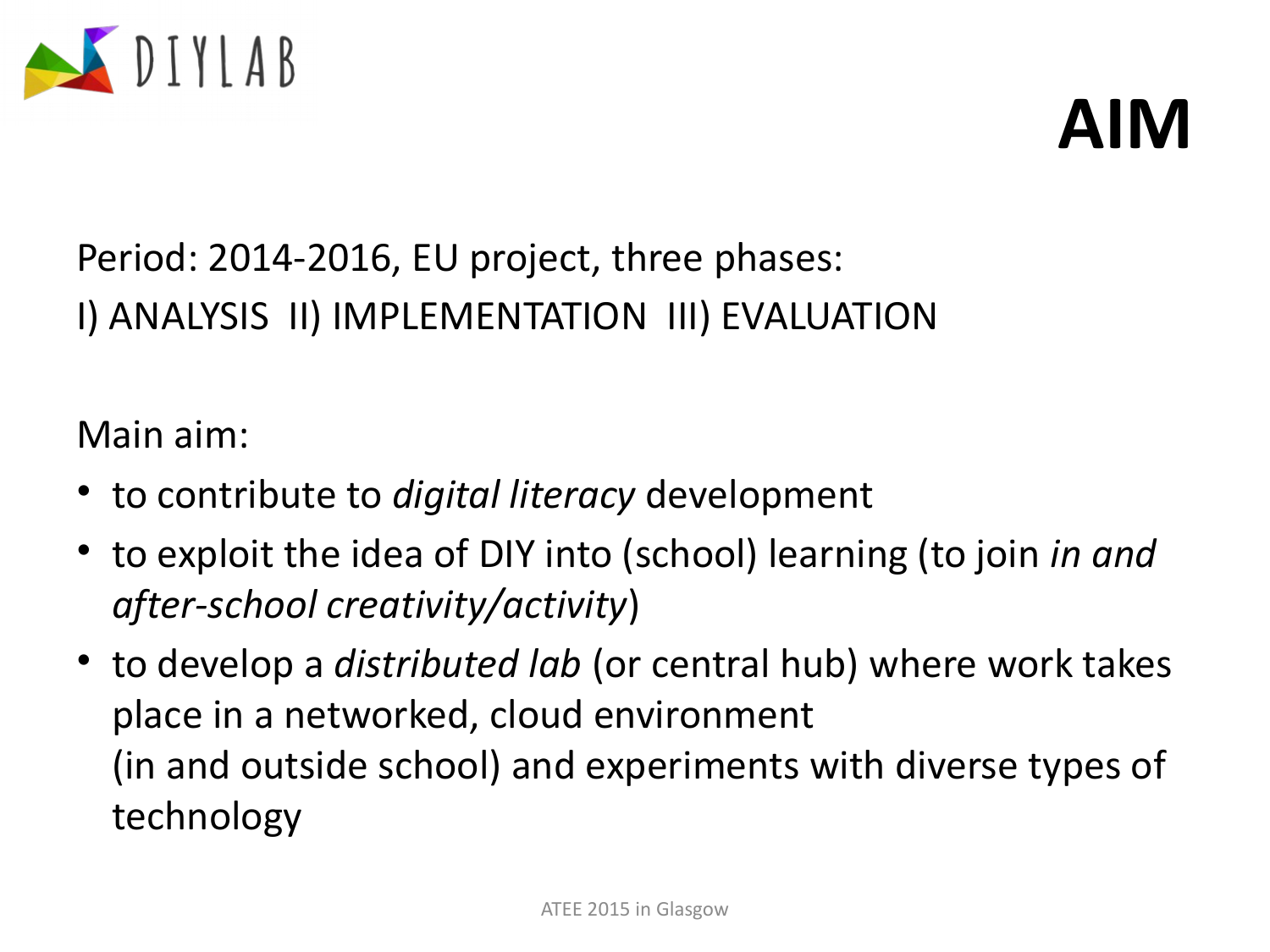

# **PARTNERS**

### Coordinator:

• Universitad de Barcelona (SPAIN)

Partners (3countries: tandems)

| <b>SPAIN</b>                    | Universitad de Barcelona            | Escola Virolai                                  |
|---------------------------------|-------------------------------------|-------------------------------------------------|
| <b>FINLAND</b>                  | University of Oulu                  | <b>UNESCO Teacher</b><br><b>Training School</b> |
| <b>CZECH</b><br><b>REPUBLIC</b> | <b>Charles University in Prague</b> | <b>ZS Korunovacni</b>                           |

Web: <http://diylab.eu/> Hub:<http://hub.diylab.eu/>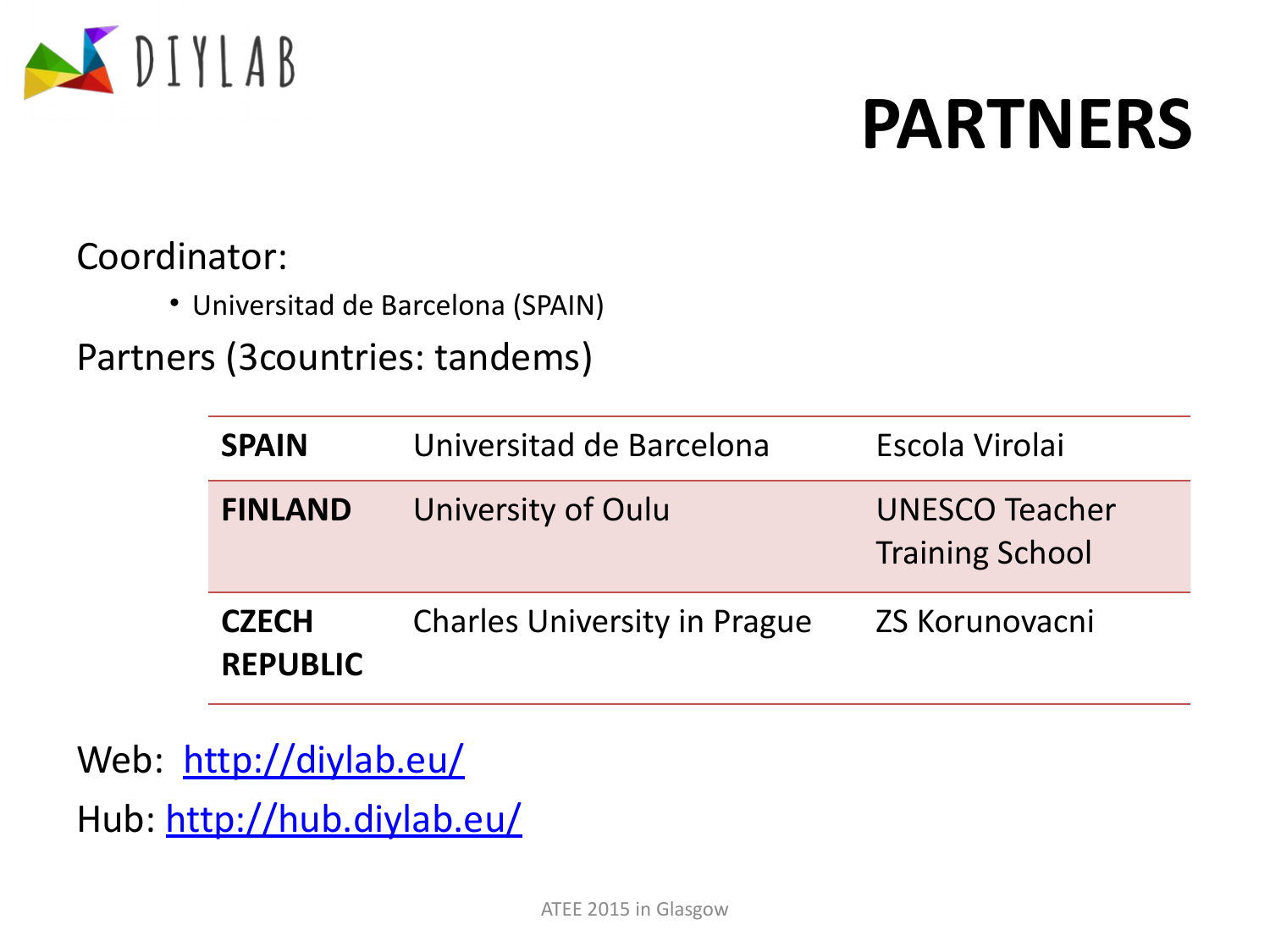

# **DIY PHILOSOPHY**

### IDEA

- The DIYLab project seeks to explore the changes (and its educational effects) occurring in the last decade regarding digital competencies, specially in relation to the emergence of a culture of collaboration, that connects
	- youth learning, technology and DIY.
- Starting in the '90s with arts, crafts, and new technologies, it is now prevalent in curriculum contents, giving educators and students the opportunity to **create, share and learn in collaboration**.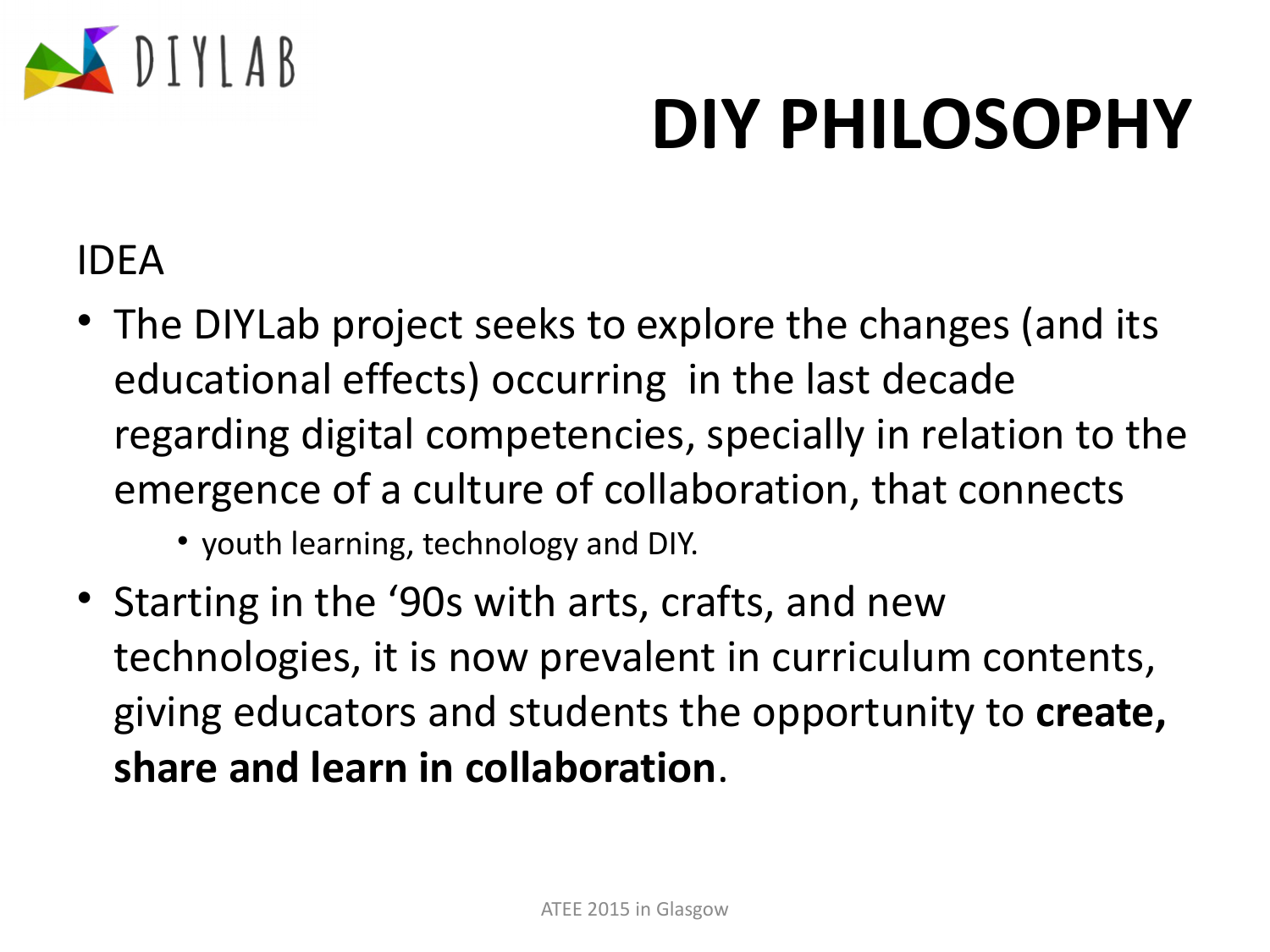

# **DIY PHILOSOPHY**

### IDEA

• The idea of DIY activities in the DIYLAB project is based on findings that "**online teens enjoy new opportunities to create, remix, and share digital content**" (Lenhart, Madden, 2005, p. 1). "More than half of online teens have created content for the internet; and most teen downloaders think that getting free music files is easy to do" (Lenhart, Madden, 2005).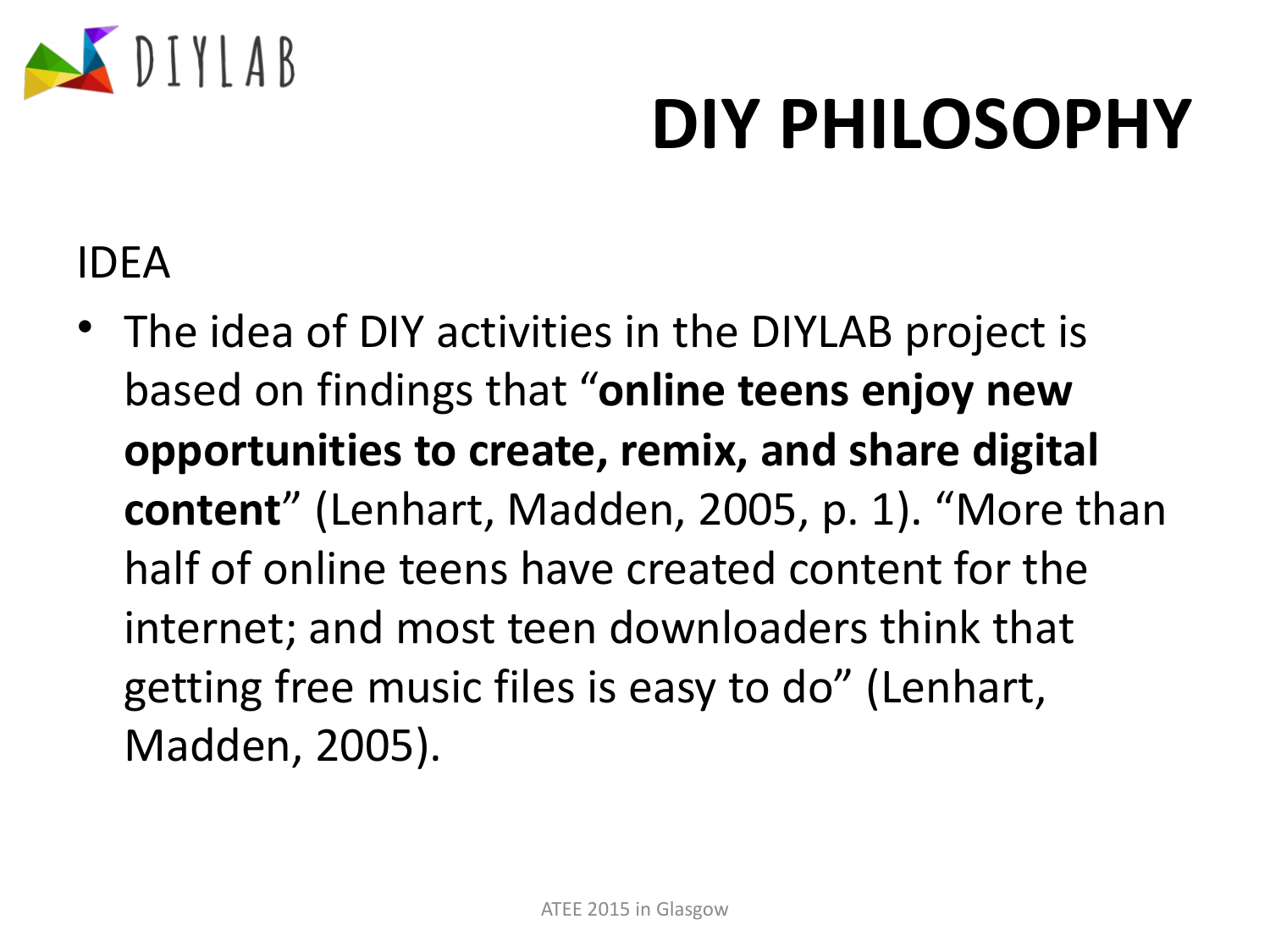

# **PUPILS/STUDENTS WILL SHOW HOW THEY DO/PRODUCE SOMETHING WHAT THEY LIKE TO DO WHAT THEY ENJOY DOING.**

**DIY PHILOSOPHY**

IDEA

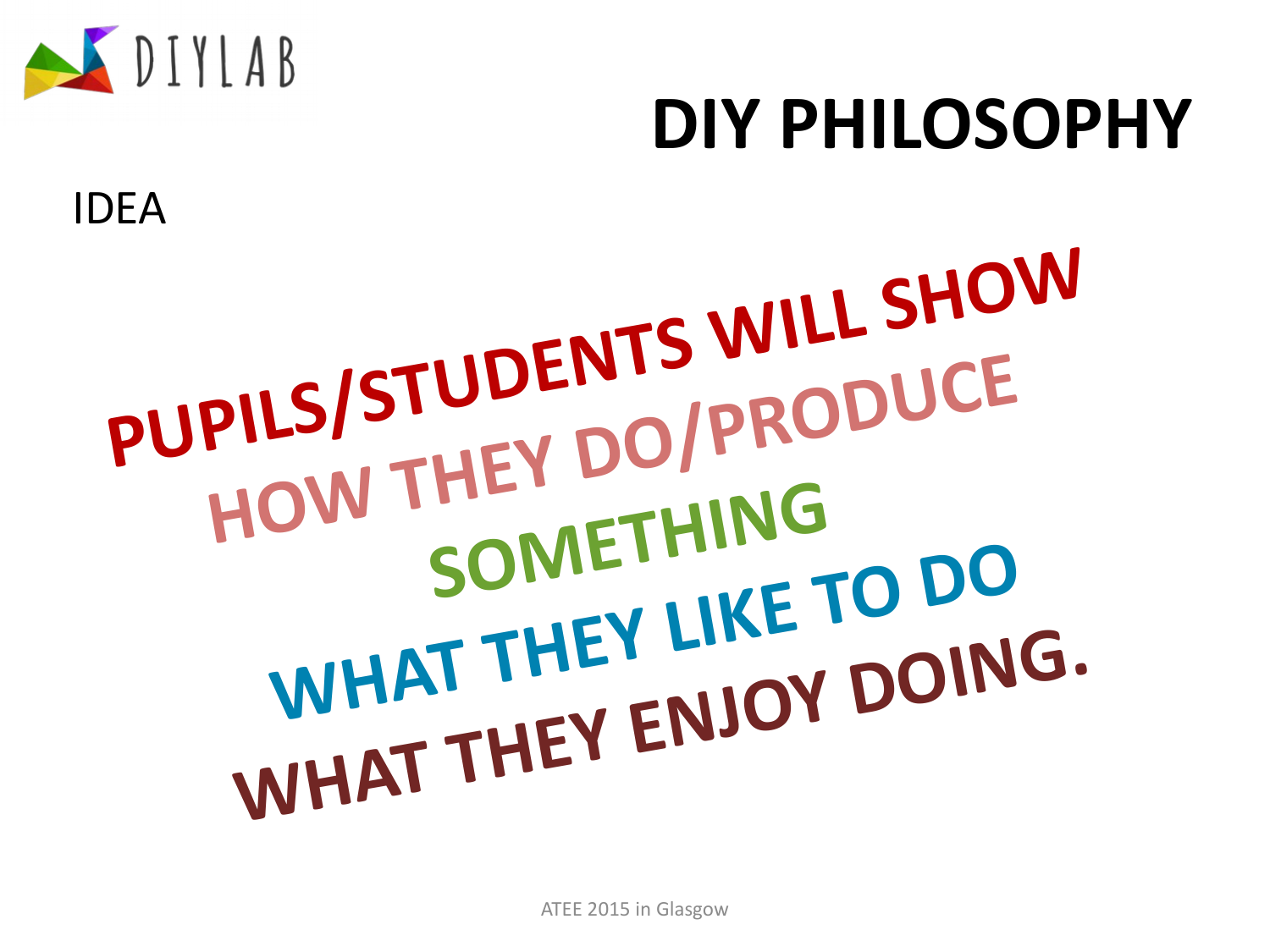

# **DIY PHILOSOPHY**

- COMMON GROUND FOR DESIGN DIY ACTIVITIES: CONCLUSIONS FROM RESEARCH IN FOCUS GROUPS IN CZ, SP, FI (parents, pupils/students, teachers):
- *The idea that children are 'digital natives' is still a pervasive discourse.*
- *The Internet is an archive of open resources, available for personal use.*
- *Connectivity is a way of living and learning.*
- *Virtual space, in educational terms, provides a space of infinite differentiation.*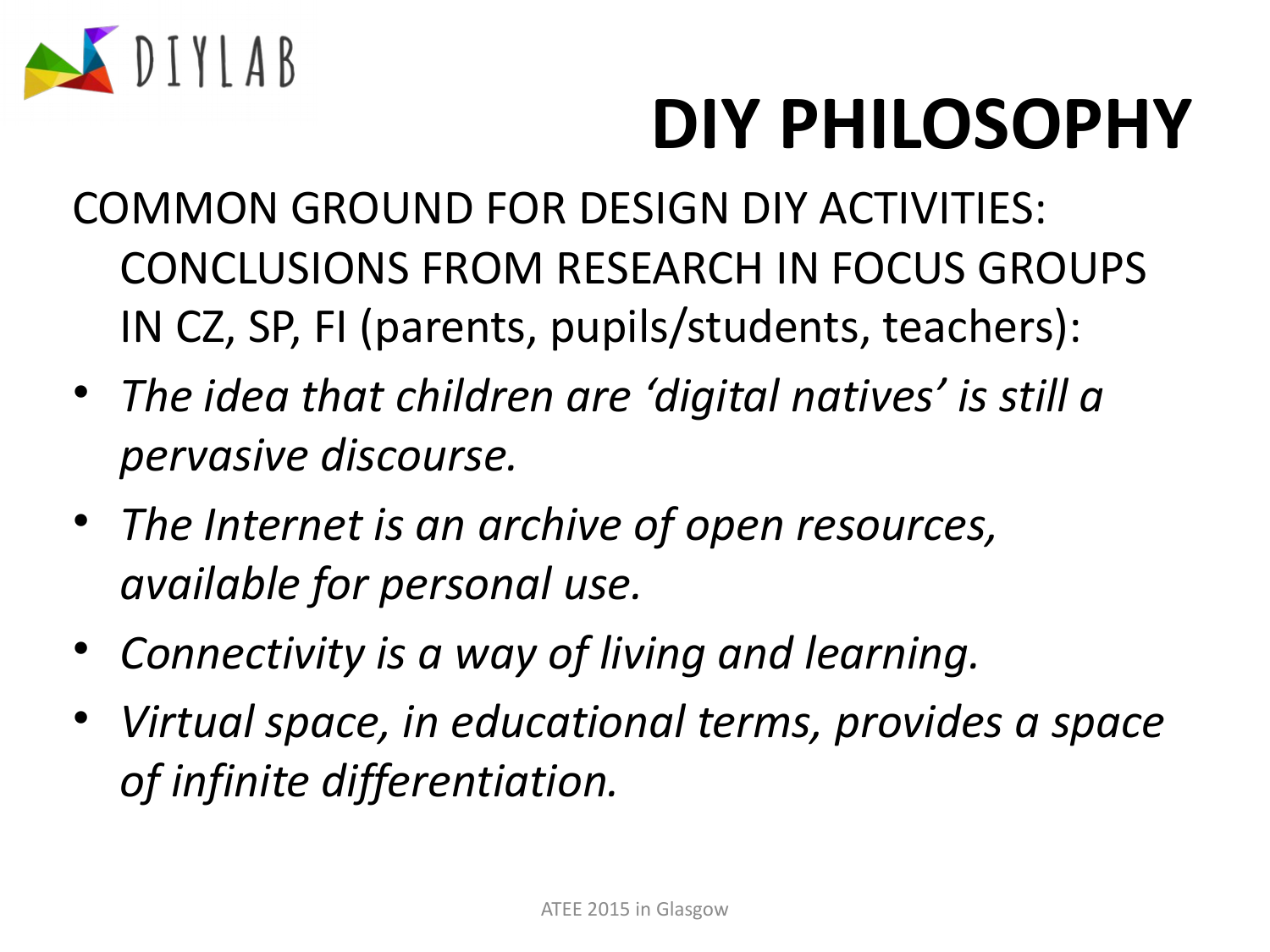

6 principles:

- **(1) inquiry based learning**
- **(2) co-operation and collaboration of all (including teachers) who are involved into DIY activity**
- **(3) integral part of current curriculum**
- **(4) interdisciplinary relationship**
- **(5) self-regulation**
- **(6) and digital literacy improvement**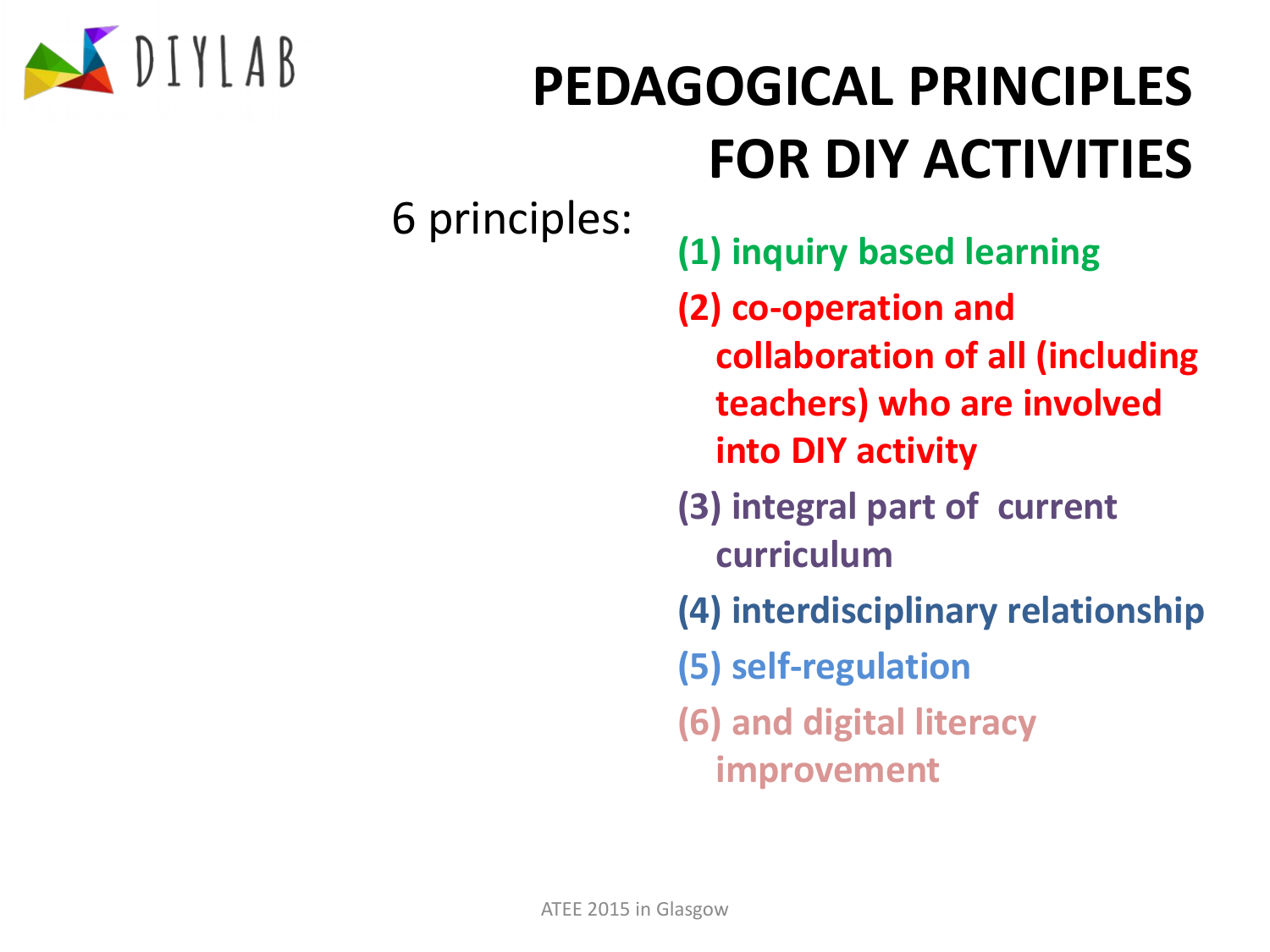

From the Czech Basic School perspective it is an opportuninty for:

- Self-production, self-organisation approach: pupils will produce and organise all activities by themselves
	- for schoolmates, for teachers
- Implementation of new methods of learning
	- Understanding, contexts (less memorization)
- Parents involvement

**CZ BASIC SCHOOL**

- Some ideas proposed by parents to be implemented together with children
- Feeling as an author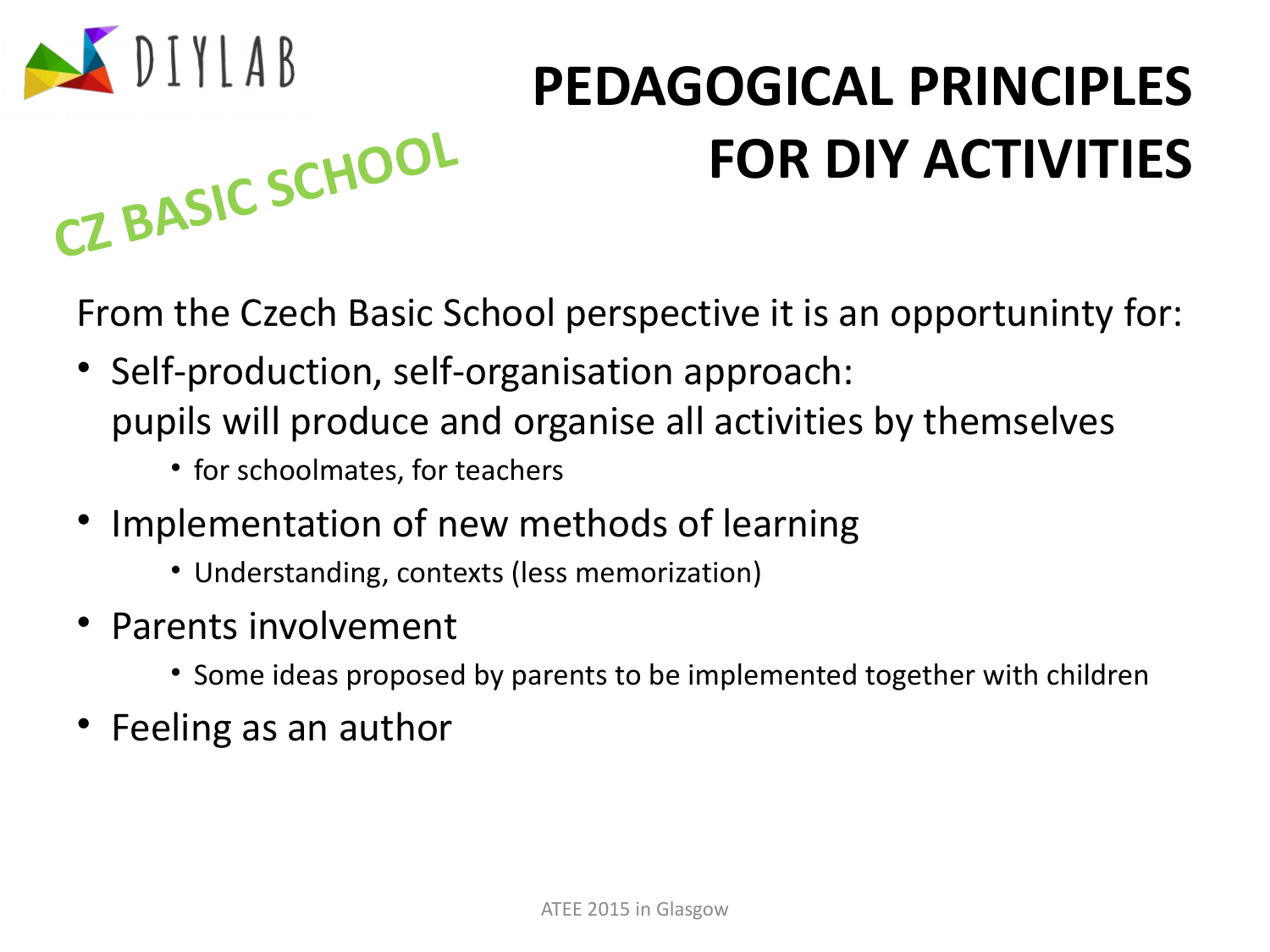

**FOR DIY ACTIVITIES**<br>**CZ BASIC SCHOOL**<br>**C C BASIC** School perspective: they concentrate on four principles for digital literacy development:

- **Choice of a tool :** Choice of tools for a assignment performance (Question: *Why did you choose just this digital tool/device?*)
- **Suitable tool:** Pupil can operate a tool, s/he masters a competence to use it (Question: *Will be the digital tool/instrument really the most suitable for the activity?*)
- **Functions and limits tools:** Pupil looks for another appropriate tools for particular phases of the activity (Questions: *Could you apply co-operation with other schoolmates? If the tool is available, what are its functions and limits?*)
- **I'm learning a new tool:** Pupil can choose a new tool (Questions: *Is it for him/her and for the activity appropriate? How can you discover if the tool is appropriate? How can you learn to master working with it?*)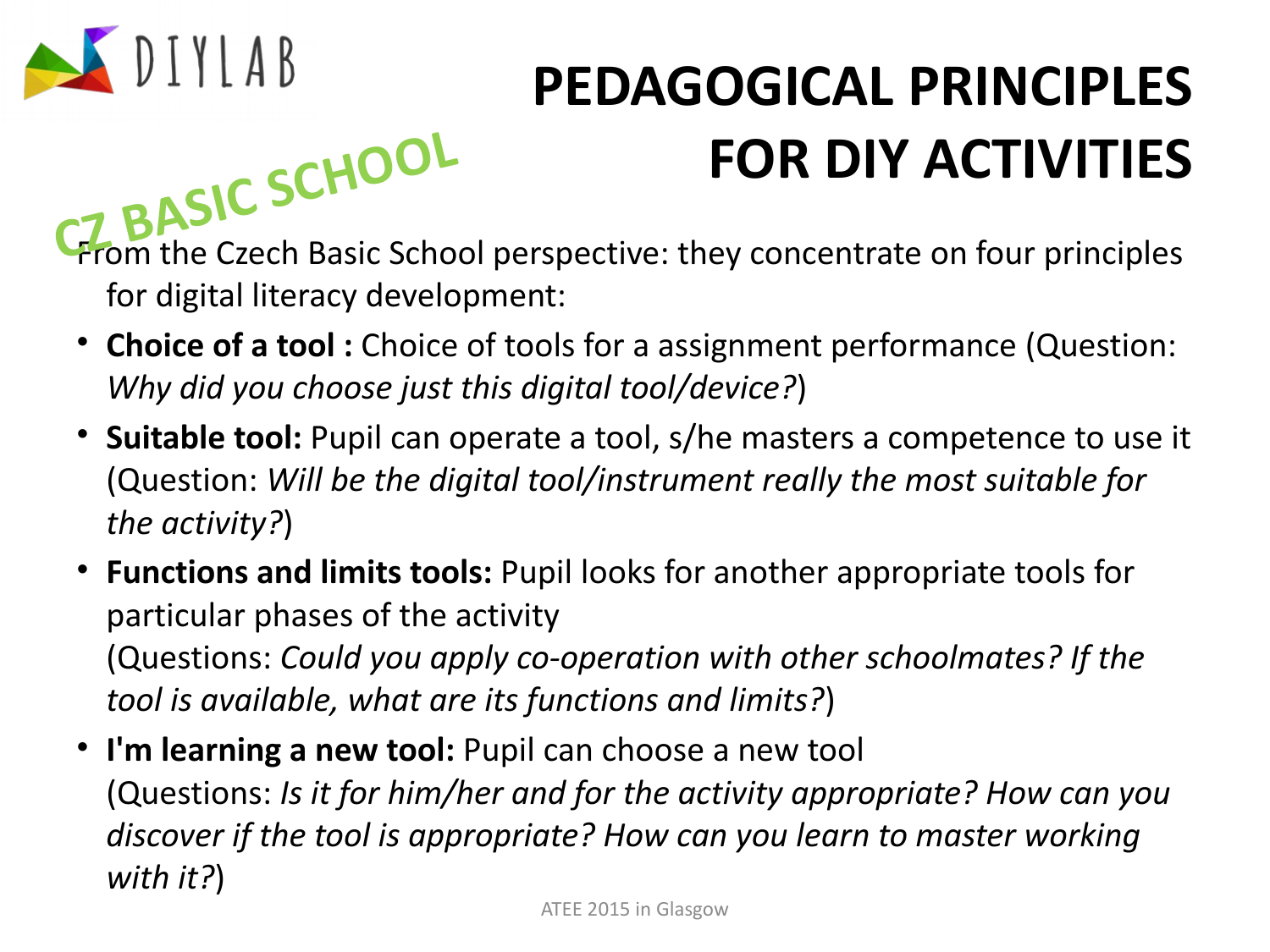

For the Faculty of Education the DIY project is an opportunity for: **CZ UNIVERSITY**

- Inquiry-based learning
- Overlapping theory into practice
- Requirement of self-regulated learning
- Using freely available HW and SW
- Requirement of co-operation and interdisciplinary collaboration
	- In classroom among schoolmates
	- In several branches (Biology, Chemistry, IT, Art, …)
- Digital literacy development
	- **Teachers**
	- **Students**
- Creation as a process of cognition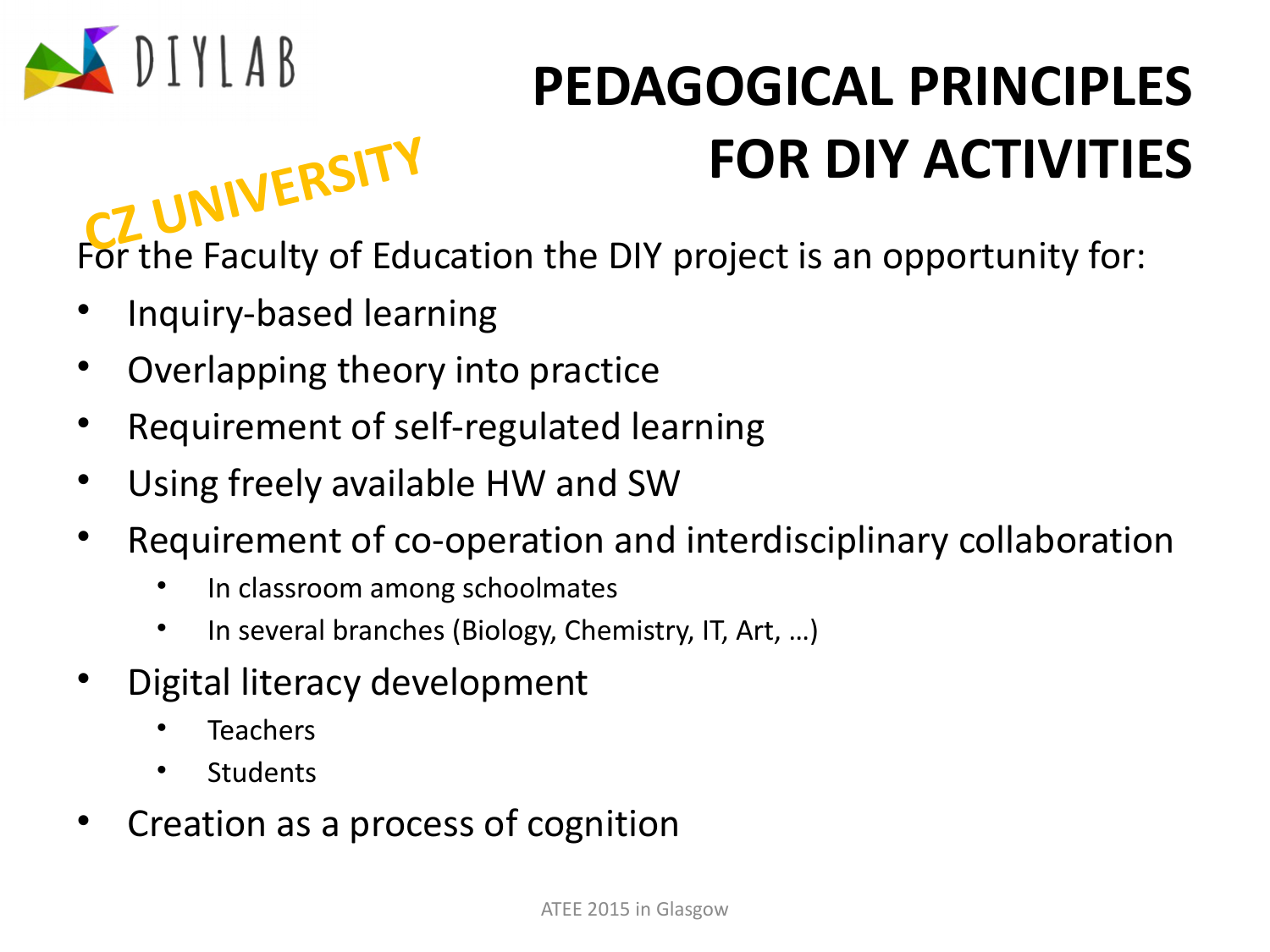

#### A TEMPLATE HOW TO DESIGN DIY ACTIVITIES:

- *Title*
- *Importancy, aim*
- *Introduction/Presentation/Motivation*
- *Target group (age, abilities, number of pupils, number of teachers)*
- *Task/Assignment/Problem to be solved*
- *Working procedure*
- *Implementation into subjects/school year/*
- *Type of outcomes*
- *Assessment*
- *Sustainability of the activity*
- *Specification of the activity in accordance with the DIY 6 principles (scale 0-5 for 6 parameters)*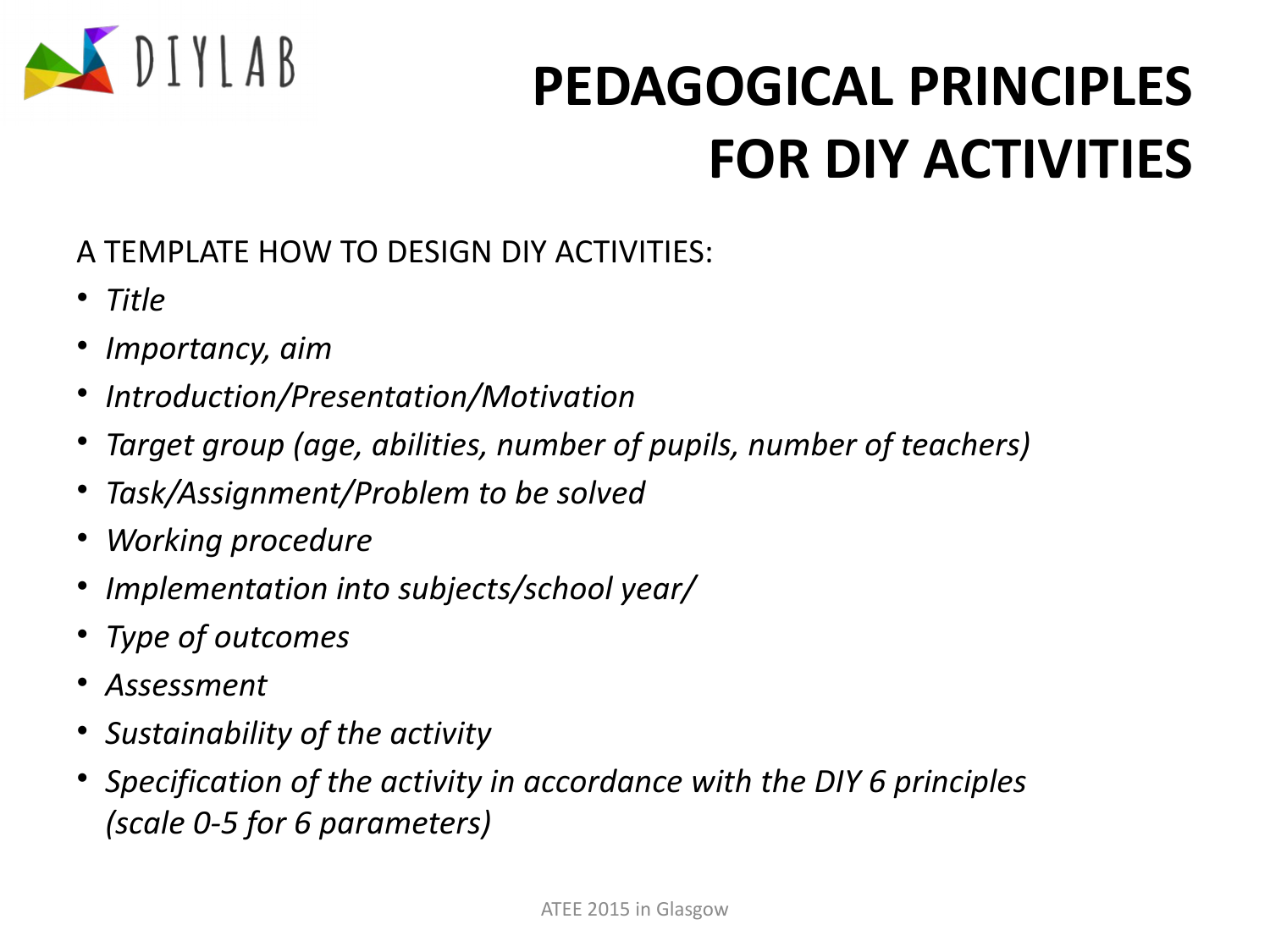

WHERE AND HOW TO PUBLISH DIY OUTCOMES?

- [DIYHUB](http://hub.diylab.eu/) (hub.diylab.eu) objects:
	- **Arts & Crafts**
	- **Music**
	- **Podcast**
	- **Presentation**
	- **Uncategorized products**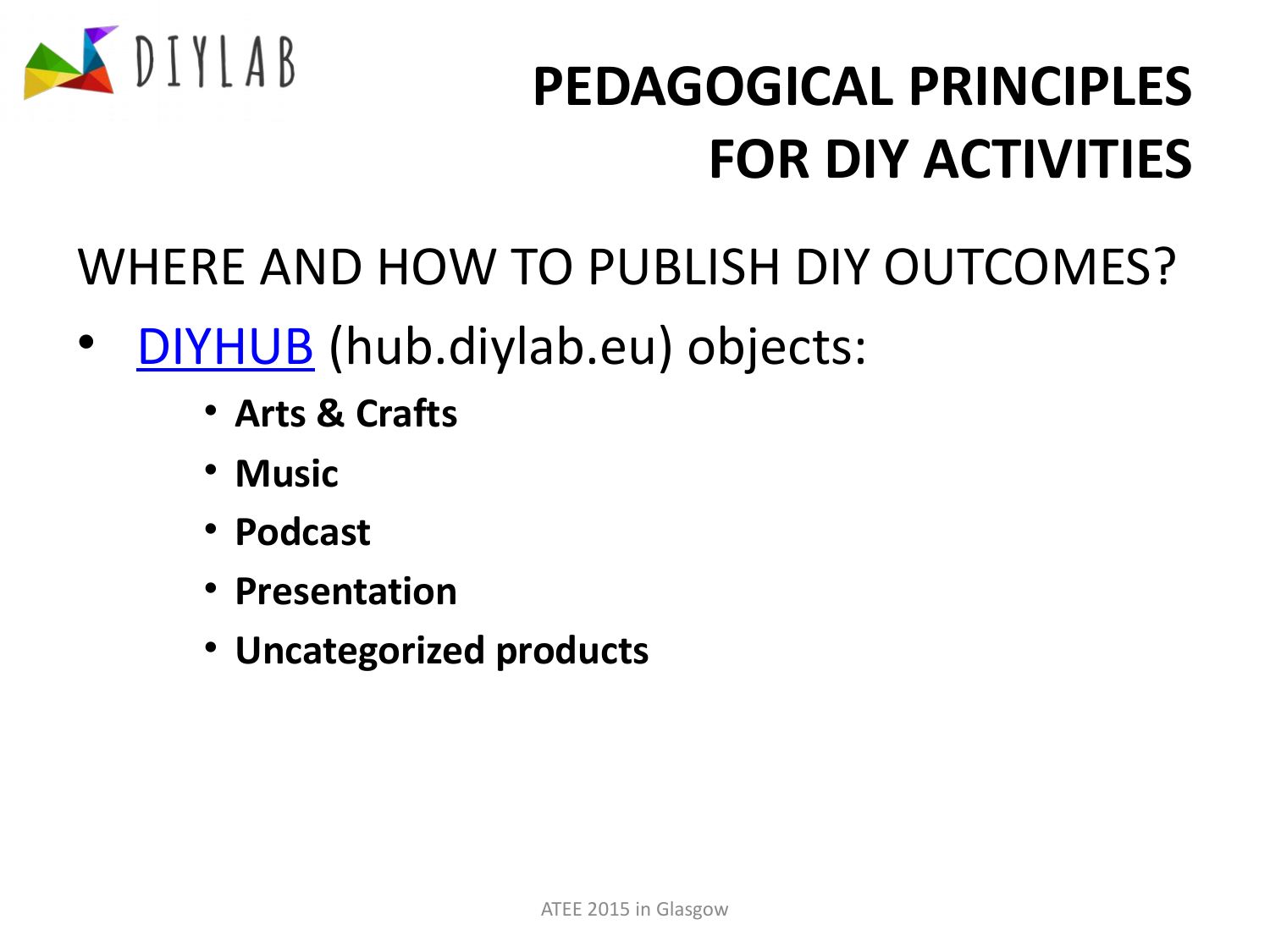

ATEE 2015 in Glasgow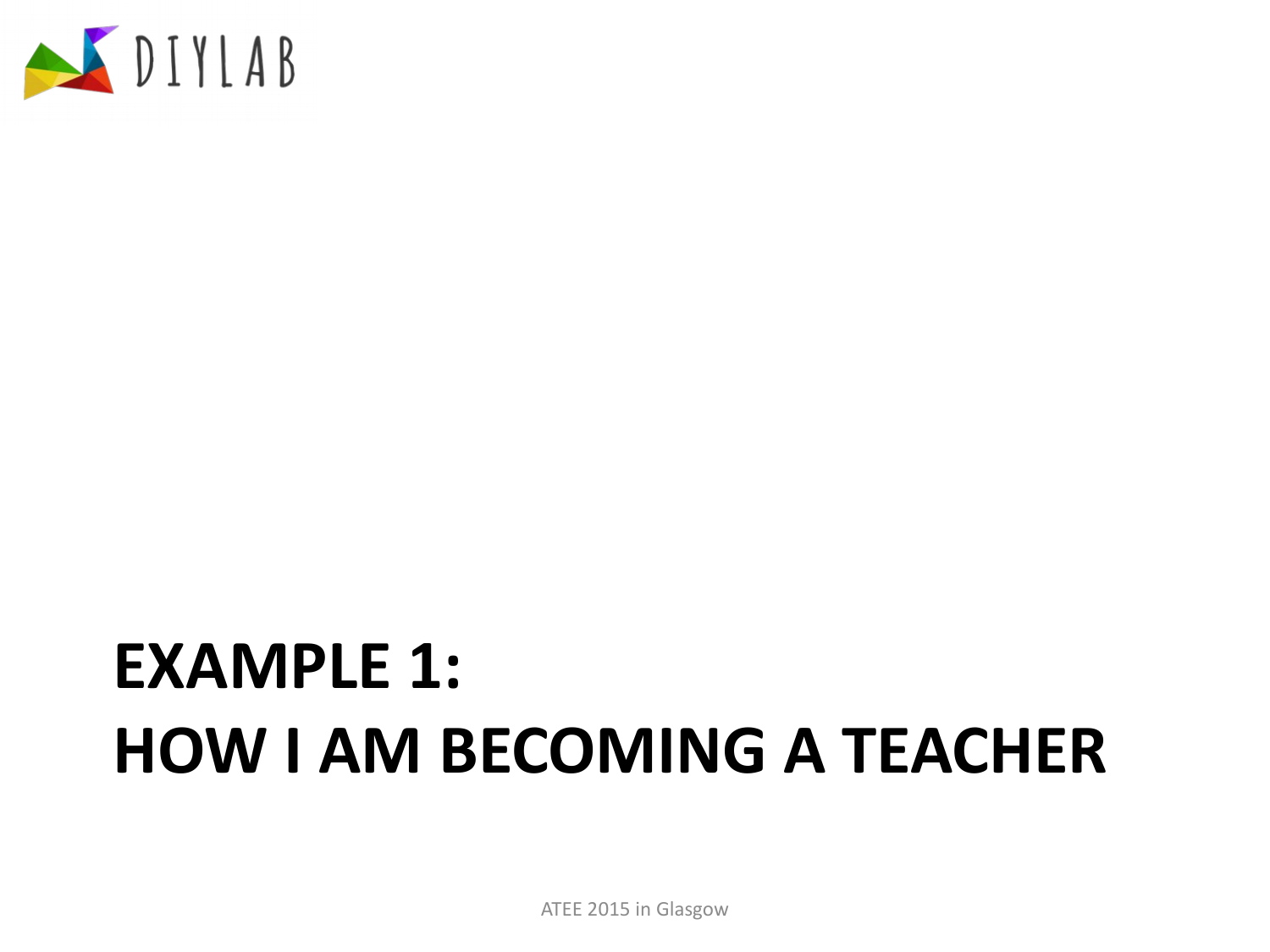

#### *Importancy/Aim*:

To explain and understand influences that contribute to a way how I am becoming a teacher (city, institution, study, people, …)

*Target group*:

Student teachers of Primary Education

Student teachers of ICT Education

*Task*: To develop animation from photos about a process how I am becoming a teacher

#### *Working procedure*:

- 2 weeks of taking a set of photos; (about 100 photos)
- 4 weeks to do photo analysis; to do mindmap; to label each photo; to tell stories; to name main idea of a process; to write a scenario; to do self-reflection
- 1 week: to learn SW how to create an animation;
- 2 week to develop animation
- 1 week to prepare headlines and music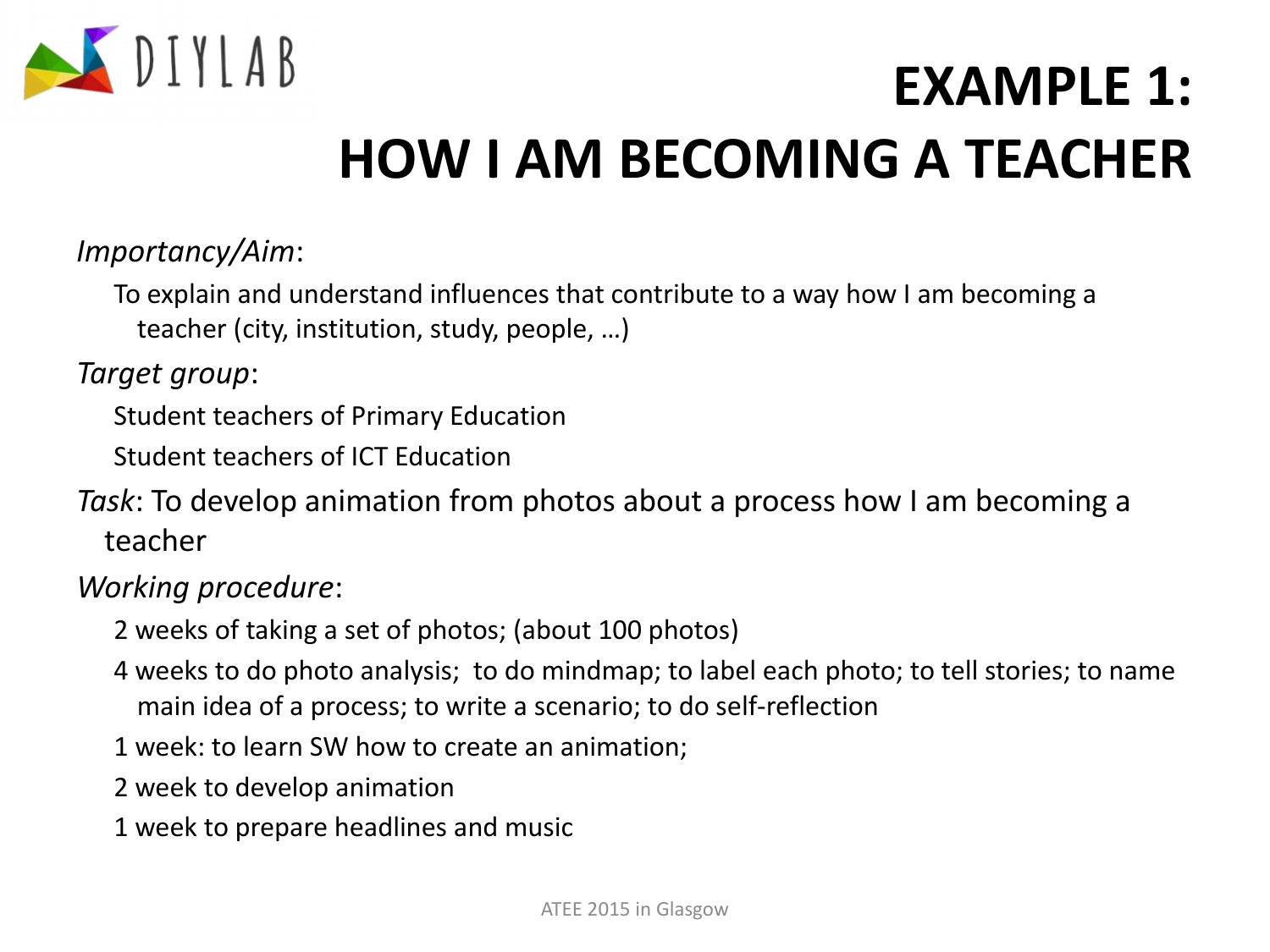

*Implementation into subjects:*

*Art education* (20 students of Teaching at Primary Education) *Teaching of ICT: Didactics of Visual Literacy* (4 students of MA ICT Education Study)

- 3 hours of a facultative seminar how to develop animations and movies
- Collaboration between two departments and both group of students (ICT student teachers mutually collaborated with Primary Education student teachers)

*Type of outcomes:*

animations developed from a set of photos (GIF Animator, WeVideo)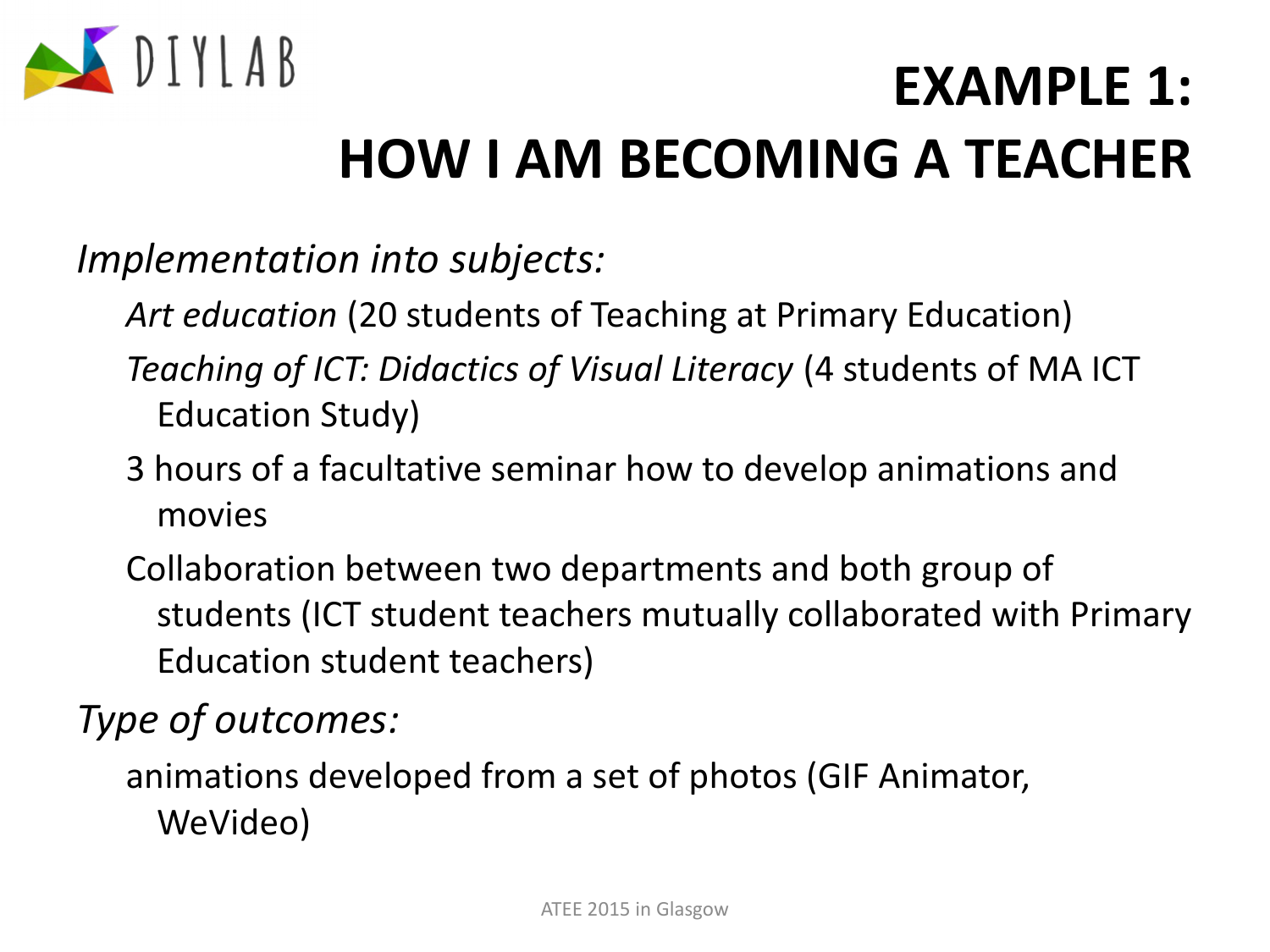

Student self-reflection

• *Během fotografování se nejraději zaměřuji na dopravní prostředky a budovy, protože většinu dne strávím na cestách. Mnohdy mě lákají detailní záběry. Obvykle bych ráda vyfotila nějakou situaci, ale nakonec k jejímu vyfotografování nedojde, jelikož jsou v záběru lidé, kteří se tváří, že by mi telefon nejraději rozdupali, protože si myslí, že zabírám je. Popravdě si občas připadám jako paparazzi a někdy je pro mě focení nepříjemné. Na druhou stranu musím říct, že si díky fotografování všímám různých věcí a nakonec mě focení i baví. Hodně vnímám světlo i prostředí. Přišla jsem na to, že ve spojení se studiem v Praze musím dělat spoustu věcí. Fotky se tedy týkají hlavně toho, jak trávím obvykle den v průběhu semestru. Nejčastějším tématem je pravděpodobně zmiňovaná cesta, dopravní prostředky, potom školní práce, učení se, záběry z praxe a také zachycení času, protože příprava do školy zabírá celý den. Fotky se tedy týkají rána, dne, večera, noci a jsou focené za jakéhokoli počasí. Také fotím zvířata – hlavně našeho psa, protože je mou velkou psychickou podporou a to každý den. Vzhledem k tomu, že musíme neustále něco fotit, nosím telefon pořád v kapse, abych jej mohla kdykoli vzít a vyfotit, co potřebuji. Velmi často na to ale také zapomínám, nicméně fotím okamžiky, které jsou tak úžasné, že prostě nemohu odejít, aniž bych je zachytila, anebo se nejdříve dlouho zasněně dívám, pozoruji a následně si řeknu, že věc stojí za vyfocení. Člověk si uvědomí, co všechno za jeden jediný den musí zvládnout, a jak je to pro něj mnohdy náročné. Jelikož často pospíchám, nejsou úplně všechny fotky pěkné a ostré. Opravdu mnoho jich musím smazat, protože není*  ani trochu poznat, co na záběru je. Přemýšlím, že telefon vyměním za fotoaparát.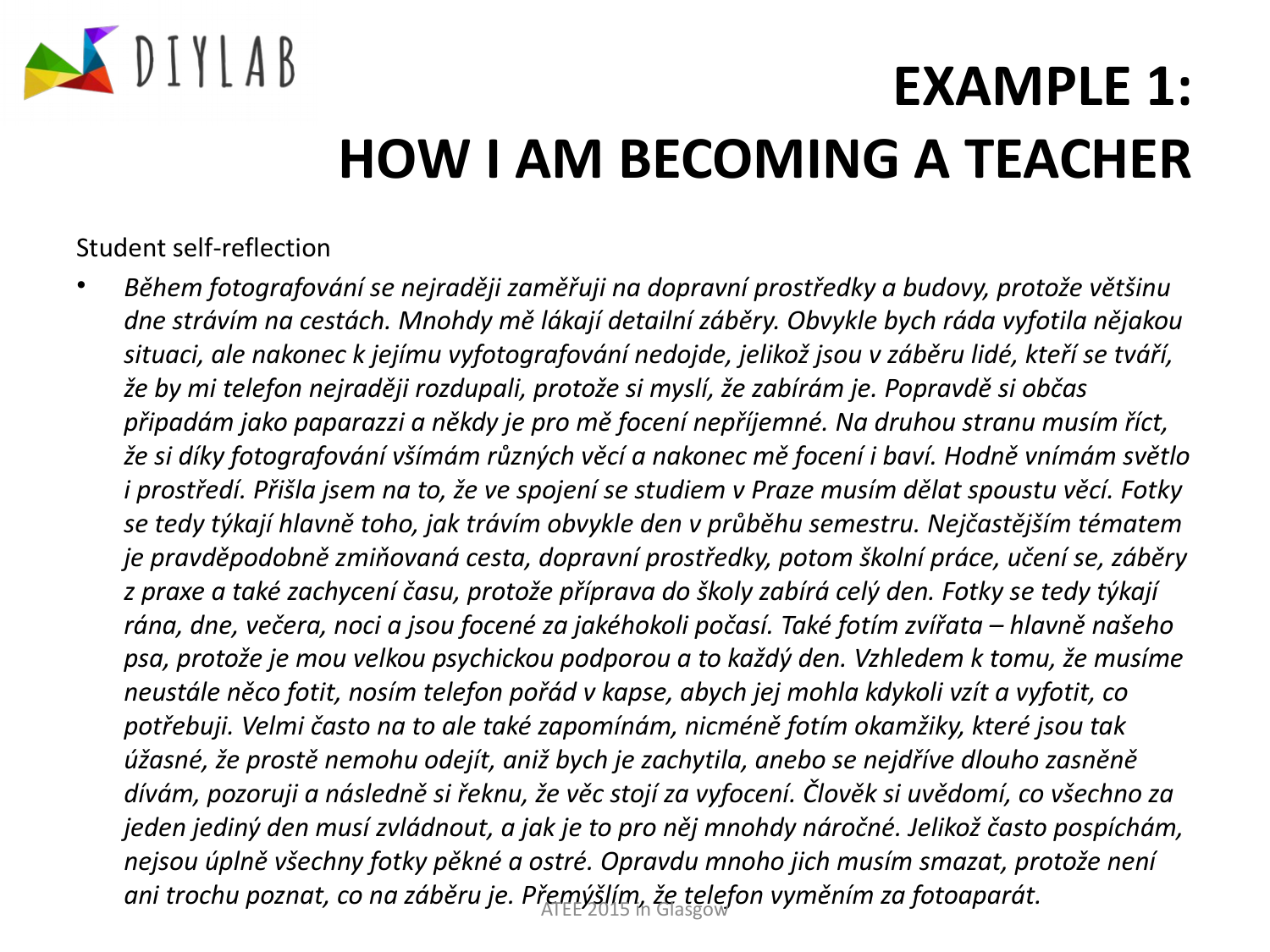

Student self-reflection:

*Co jsem si při focení uvědomila? / Co se mi při focení děje?*

- *Je náročné pamatovat na zadaný úkol fotit. Často jsme pak fotili názorně bez rozvahy.*
- *Více se zamýšlíme nad tím, co vše během dne prožiji, co na mě působí, co mě obklopuje.*

*Je těžké vybrat, co vyfotit, co ne.*

*Více si všímáme lidí kolem nás, okolí a různých detailů.*

- *Je pro nás náročné zachytit některé okamžiky fotografií daná věc jinak působí naživo, jinak na fotografii.*
- Během focení jsme se někdy cítily "jako turistky" a lidé se na nás *divně dívali.*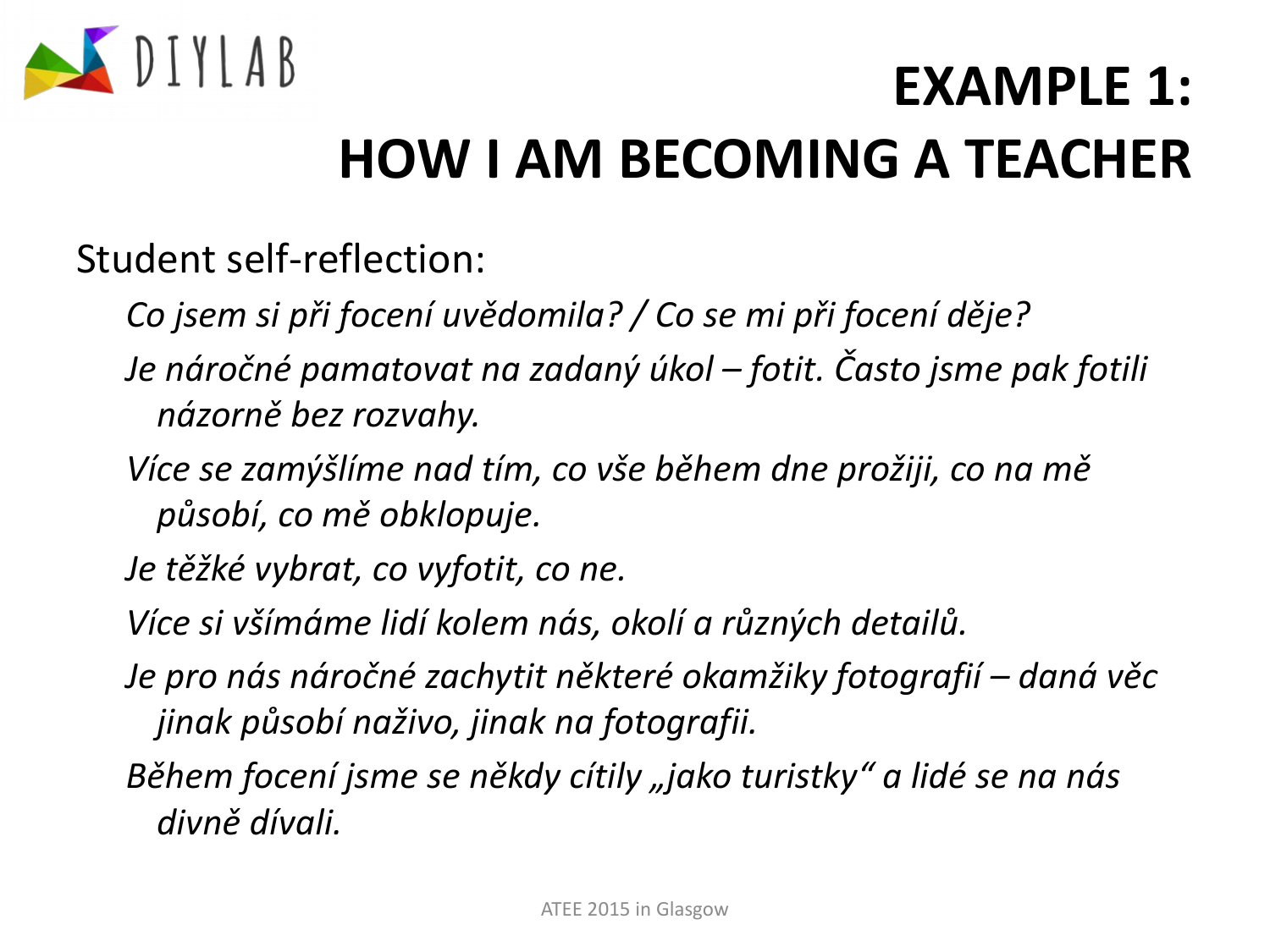

#### Student self-reflection:

*V průběhu dvou týdnů jsem se snažila fotit možná co nejvíce to šlo. Neříkám však, že se mi to pokaždé povedlo. Občas jsem to časově nestíhala, nebo prostě nebyla nálada. Zpočátku jsem se opravdu snažila zdokumentovat kde co. Postupem času jsem začínala nad focením trochu víc přemýšlet, nejen nad tím co vyfotím, ale také jakým způsobem to vyfotím. Začínala jsem vyhledávat zajímavé pohledy, momenty a zajímavé objekty samotné. Začínala jsem přemýšlet nad kompozicí fotografie, nad úhly pohledu apod.*

*Ne vždy se mi dařilo vztáhnout fotografie jednoznačně k tématickému rámci "Jak se stávám učitelem". Je mi proto jasné, že pro případné diváky bude důležitý doprovodný komentář a "můj příběh".*

*Musím přiznat, že bych potřebovala tématický rámec trochu zúžit, nebo omezit na jedno konkrétní téma, abych mohla již cíleně přemýšlet, jak téma pojmout a vyhledávat objekty k focení. Když totiž vidím dosavadní soubor svých fotek, připadá mi natolik různorodý, že si nejsem jistá, zda-li by měl vůbec pro případného diváka nějakou vypovídající hodnotu.*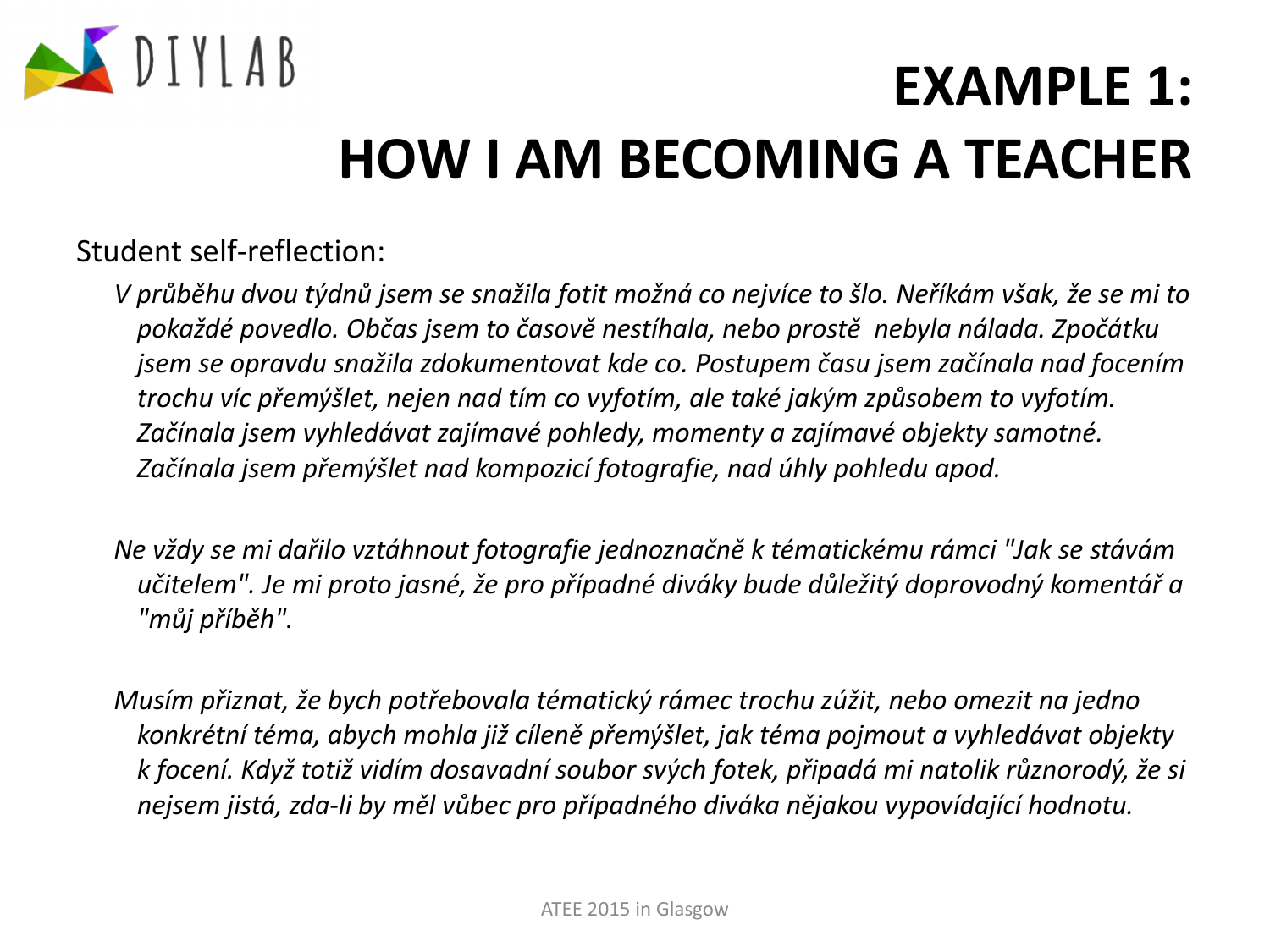

#### *Assessment:*

**Credits** 

presentation in Detroit on a student conference (June 2015)

### *Sustainability of the activity:*

Activity will be involved into the subject "Teaching of ICT: Didactics of Visual Literacy" for MA ICT students

### *Specification in accordance with six DIY principles*

| $10 F$ coale).<br><b>Collaborativ</b><br>e learning | inquiry<br>based<br>teaching and<br><b>learning</b> | transdiscipli<br>nary<br>knowledge     | <b>Digital</b><br>literacy | <b>Relation to</b><br>curriculum<br>(study<br>programme) | Self-<br>regulated<br><b>learning</b> |
|-----------------------------------------------------|-----------------------------------------------------|----------------------------------------|----------------------------|----------------------------------------------------------|---------------------------------------|
|                                                     | 5                                                   | $\overline{4}$<br>ATEE 2015 in Glasgow | 4                          |                                                          | 3                                     |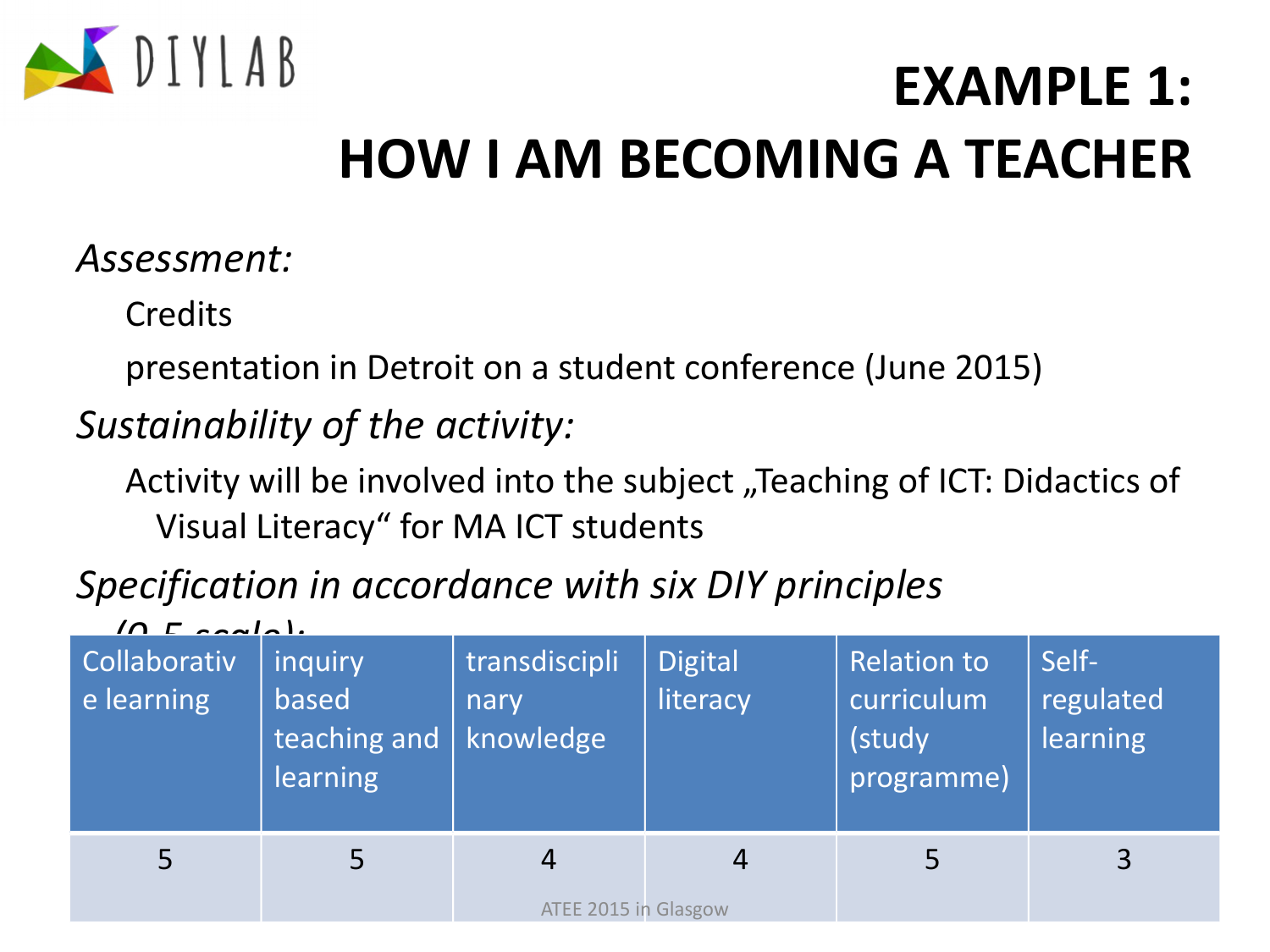

Student reflection and evaluation (questionnaire):

#### **Q3 Co byste příště (se svými spolužáky) udělal/a jinak, lépe?**

*Pro sběr fotografií bych nechal více času.*

#### **Q4: S jakým největším problémem jste se potýkal/a při řešení aktivity? při organizaci aktivity:**

*Nedovolil jsem si vyfotit vše, co jsem chtěl například kvůli nelibosti lidí z veřejných míst. Byla to výzva něco nového se naučit: Při vytváření videa, výběrem hudby, která by dokreslila celé dílo. Při používání počítačů, Internetu, mobilu, nebo jiných technických zařízení: Vhodné nastavení fotoaparátu při focení jednotlivých snímků.*

#### **Q5 Bylo obtížné vyřešit problém, kterým jste se v aktivitě zabývali? Měl/a jste pocit, že něco zkoumáte, nad něčím bádáte?**

*Ano, obtížné bylo najít hlavní myšlenku, která by ve videu představovala hlavní linii toho, jak se stávám učitelem.*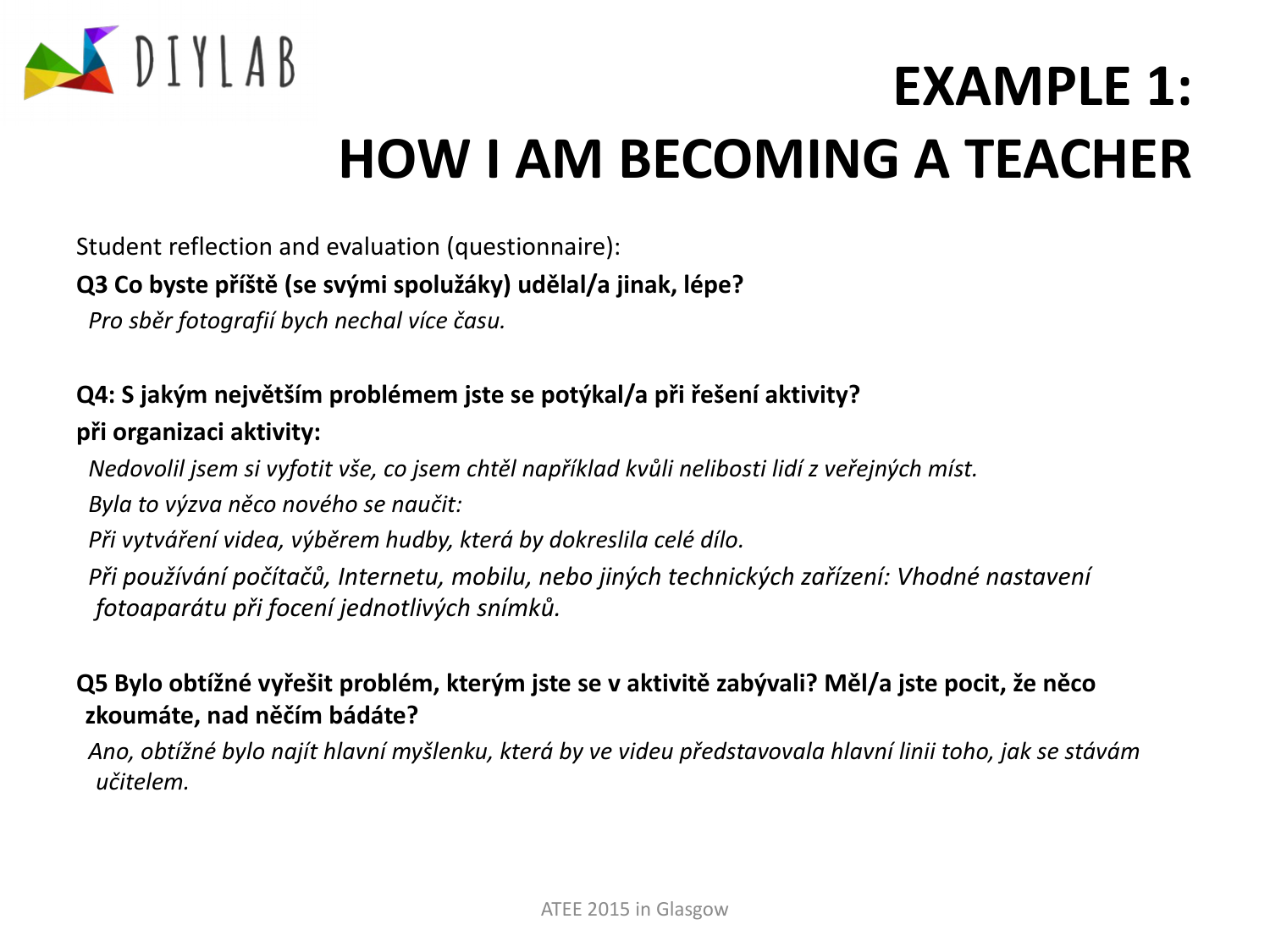

Student reflection and evaluation (questionnaire):

**Q7 Naučil/a jste se něčemu novému při používání počítače, mobilu, Internetu aj.? Naučil/a jste se pracovat s nějakou aplikací/programem, kterou/rý jste dosud neznal/a?**

*Ano, naučil jsem se pracovat v online video editoru wevideo.com*

#### **Q8 Čemu jste se řešení aktivity naučil/a? Čím Vás aktivita obohatila?**

*Díky této aktivitě jsem došel vyššího stupně sebepoznání a získal jsem nové praktické zkušenosti s technologiemi.*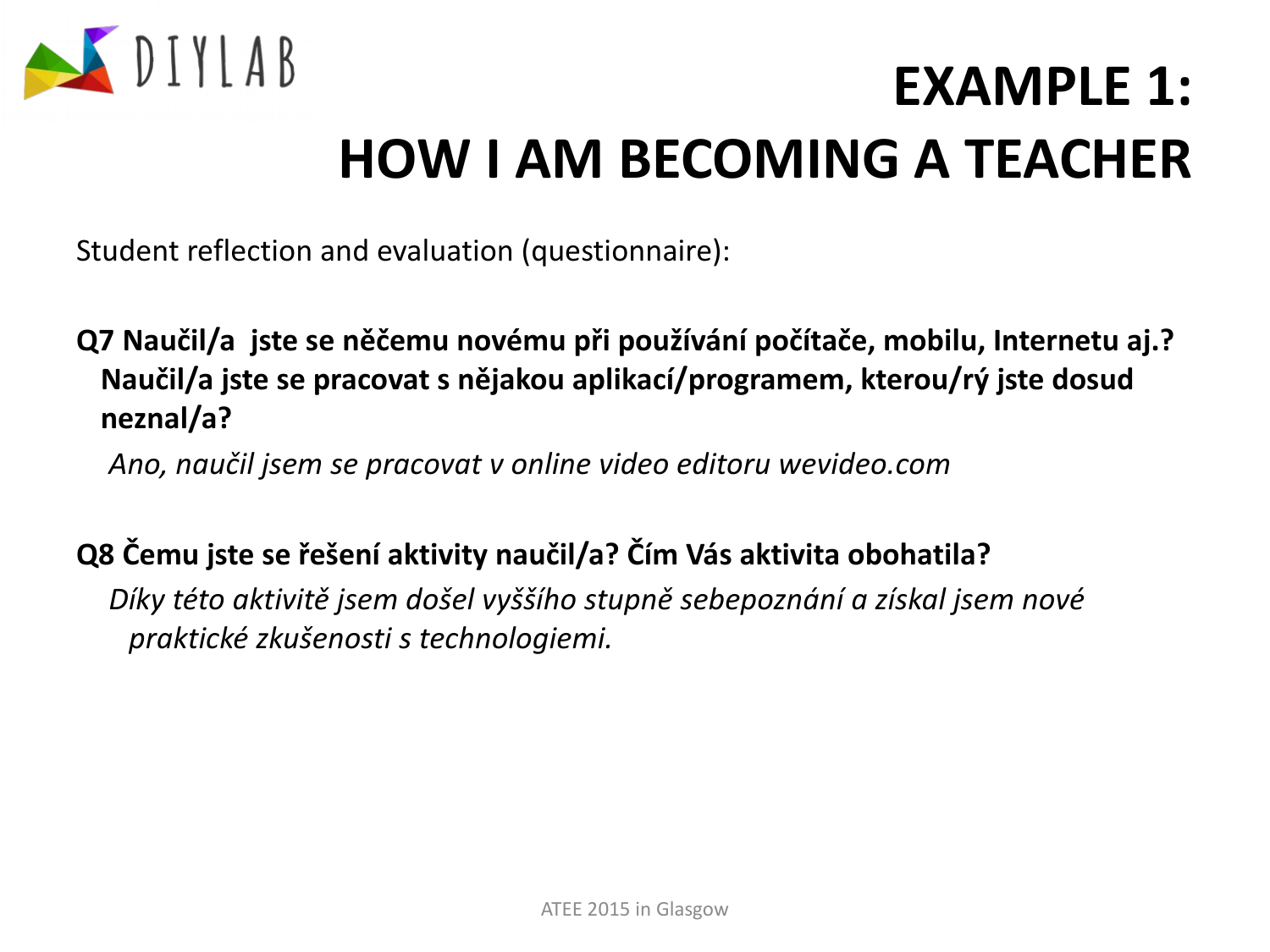

### **EXAMPLE 2: COLLECTION OF EXAMPLES OF SITUATIONS WHICH ARE REALIZABLE EXCLUSIVELY WITH COMPUTERS**

ATEE 2015 in Glasgow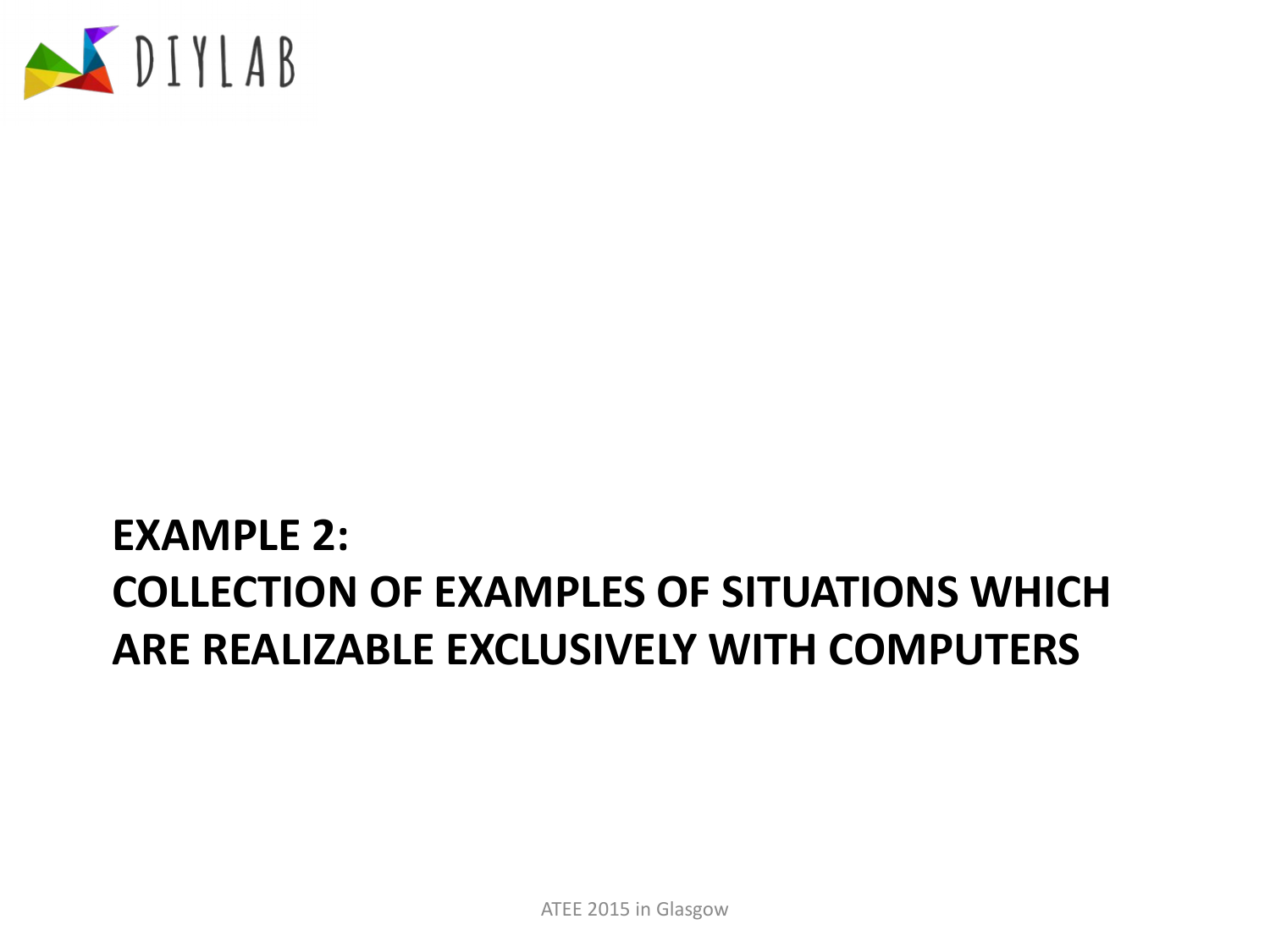

#### *Importancy/Aim:*

To explain and understand importancy of computer technology for practice, for life and in science, for human society, for a progress of human

#### *Target group:*

Student teachers of ICT Education (part-time)

#### *Task:*

To develop a collection of examples how computers help people to solve problems in different branches of life, science and culture

#### *Working procedure:*

To analyse importancy of computers for human. To choose branch/profession where computers do what people are not able to do. To study this case. To describe and explain it. To publish it in a vocabulary in Moodle.

#### *Implementation into subjects:*

*Didactics of ICT technology* (25 students of MA ICT Education Study)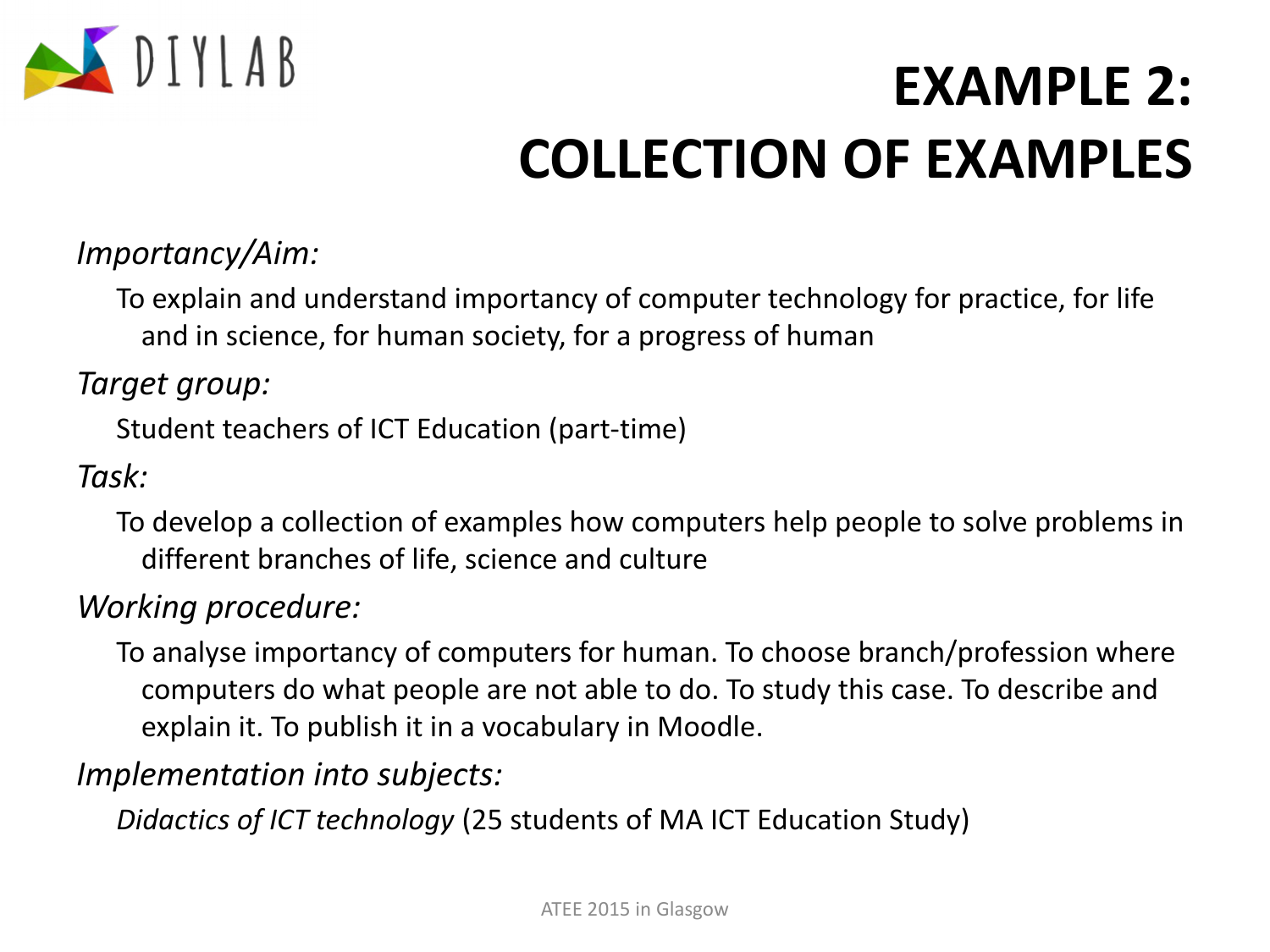

*Type of outcomes:*

text document, vocabulary in moodle

*Assessment:*

credits

### *Sustainability of the activity:*

Collection of materials will be used in schools.

At the Faculty we will continue in development of the collection.

### *Specification in accordance with the DIY principles (0-5 scale):*

| <b>Collaborativ</b><br>e learning | inquiry<br>based<br>teaching<br>and learning | transdiscipli<br>nary<br>knowledge | <b>Digital</b><br>literacy | <b>Relation to</b><br>curriculum<br>(study<br>programme) | Self-<br>regulated<br>learning |
|-----------------------------------|----------------------------------------------|------------------------------------|----------------------------|----------------------------------------------------------|--------------------------------|
|                                   |                                              | $ATEE 201E in \bigcap_{\alpha}$    | $\overline{3}$             |                                                          | 4                              |

ATEE 2015 in Glasgow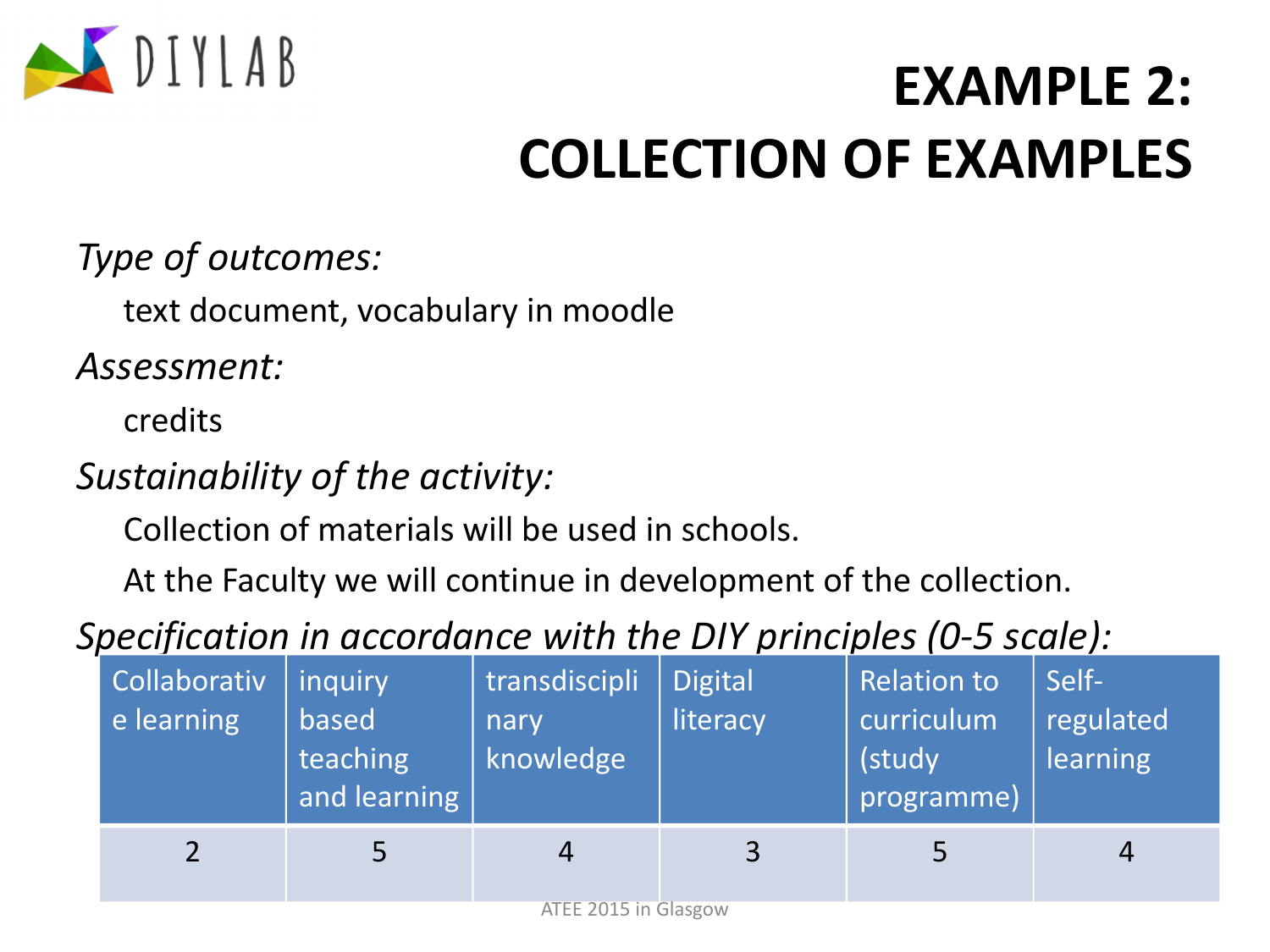

| <b>Branch/Field/Domain</b> | <b>Specialization/Example</b>                                                                                         |
|----------------------------|-----------------------------------------------------------------------------------------------------------------------|
| CS and Telecommunication   | <b>GPS</b><br>Internet<br>Video-conferencing                                                                          |
| Transport                  | <b>GPS</b>                                                                                                            |
| <b>Physics</b>             | Astronomy<br>Meteorology<br>Distributed calculations/computing<br><b>Simulations</b>                                  |
| <b>Medicine</b>            | Robotics in surgery<br>Tomography<br>Sequestrotomy for DNA<br><b>Hearing defect</b><br>Cybernetic Leksell gamma knife |
| Technology                 | <b>Technology Motion Capture</b>                                                                                      |
| Manufacture                | Bar code<br>$1115$ in Glacoou                                                                                         |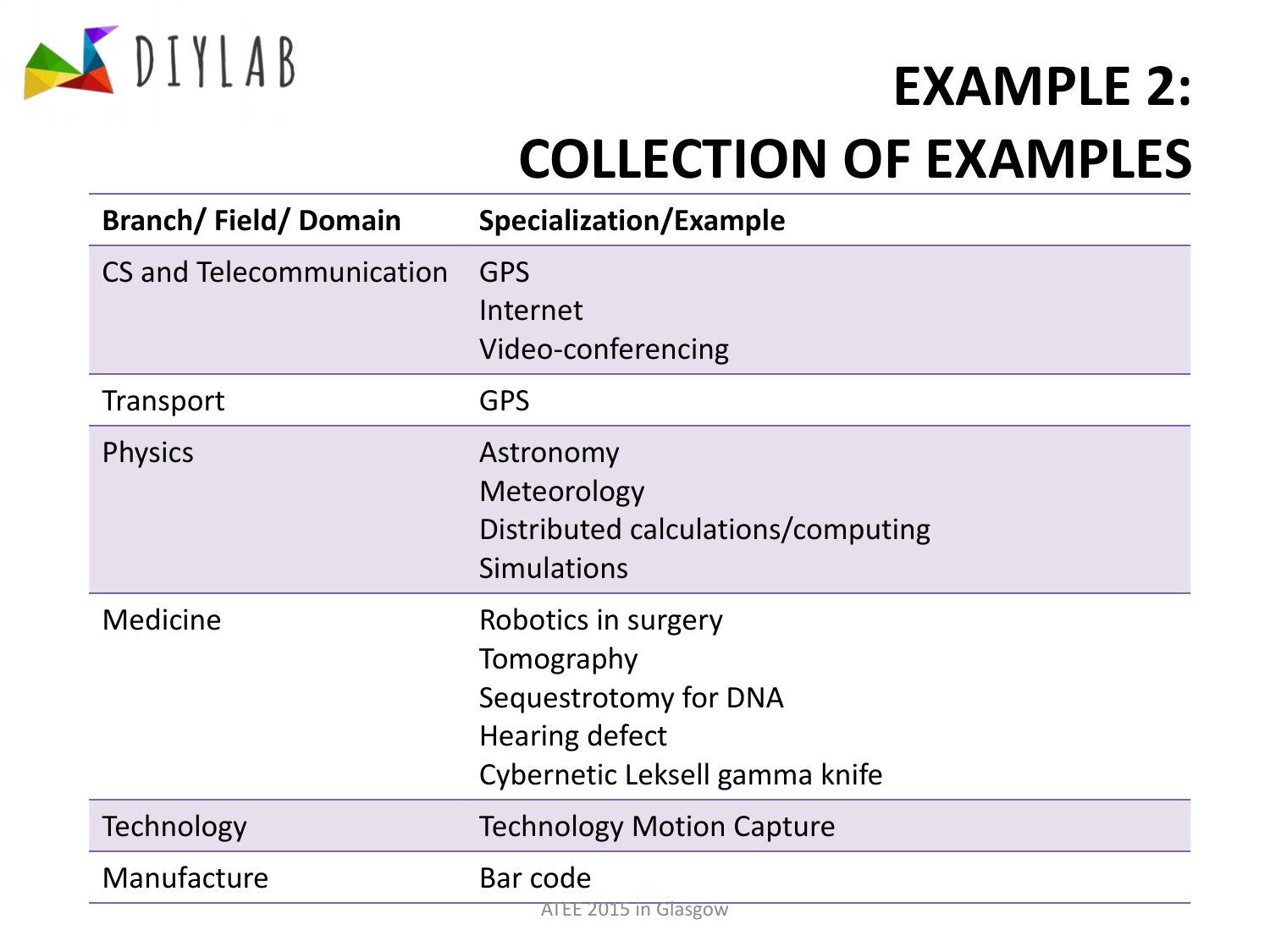

Student reflection and evaluation (questionnaire):

#### **Q3 Co byste příště (se svými spolužáky) udělal/a jinak, lépe?**

*Konrétní téma by si student mohl zvolit dopředu a informovat o tom na moodle. Aby se zabránilo tomu, že by více studentů vypracovávalo popis stejné činnosti.*

#### **Q4: S jakým největším problémem jste se potýkal/a při řešení aktivity? při organizaci aktivity:**

*Nalézt potřebné informace.*

#### **Q5 Bylo obtížné vyřešit problém, kterým jste se v aktivitě zabývali? Měl/a jste pocit, že něco zkoumáte, nad něčím bádáte?**

*Bylo to středně obtížné. Rozdělil jsem si práci na několik částí: 1. rozmyslet, o jaké činnosti psát, 2. nasbírat potřebné informace z více zdrojů, 3. analyzovat informace a hlavní body v práci sepsat.*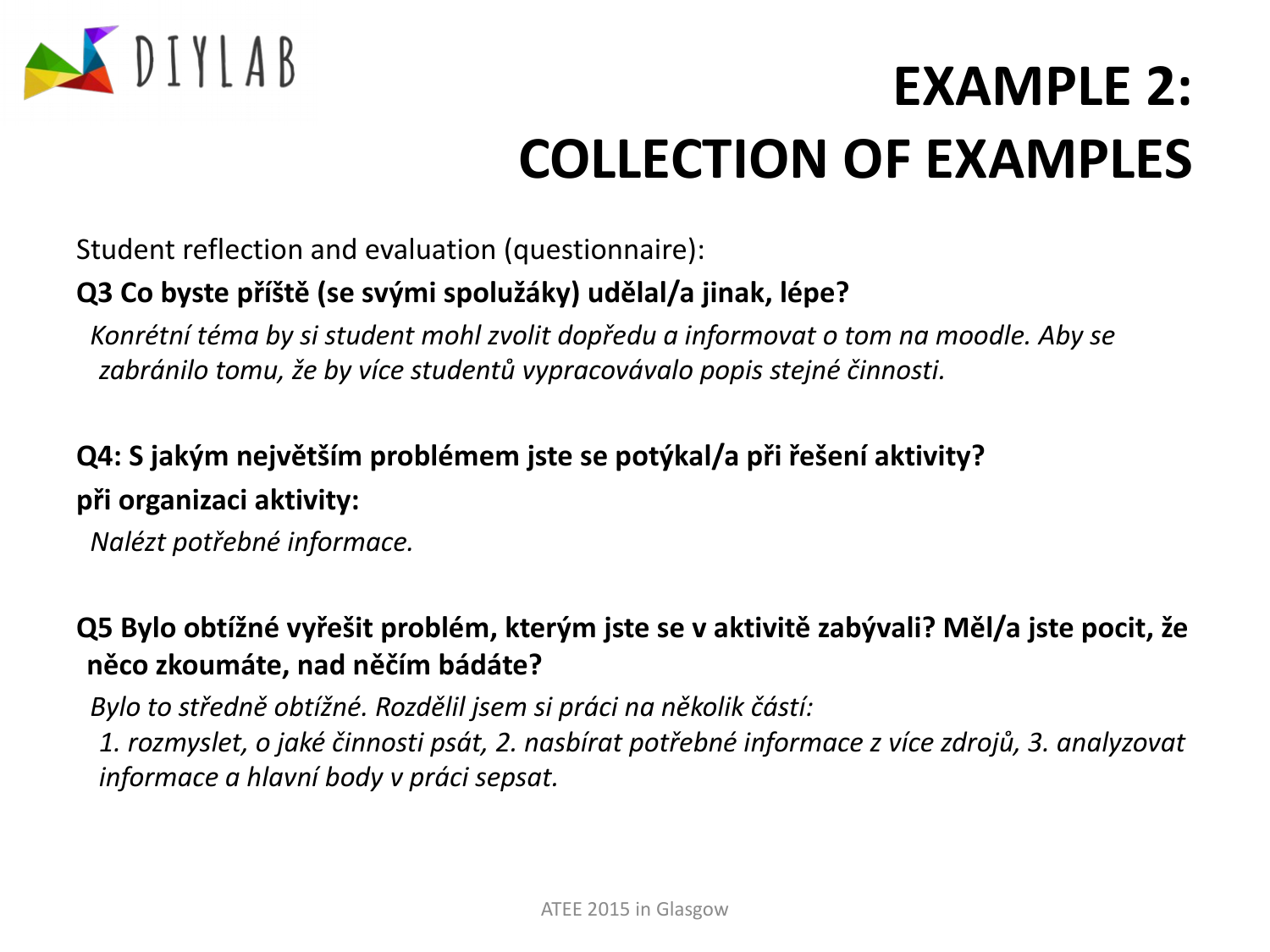

Student reflection and evaluation (questionnaire):

**Q7 Naučil/a jste se něčemu novému při používání počítače, mobilu, Internetu aj.? Naučil/a jste se pracovat s nějakou aplikací/programem, kterou/rý jste dosud neznal/a?**

*Seznámil jsem se s podrobnostmi, jak pracují softwarové / hardwarové zařízení pro možnosti ovládání počítače pomocí očí.* 

#### **Q8 Čemu jste se řešení aktivity naučil/a? Čím Vás aktivita obohatila?**

*Analýza a syntéza informací. Zjištění, že existuje i česká varianta software a hardware pro ovládání počítače pomocí očí.*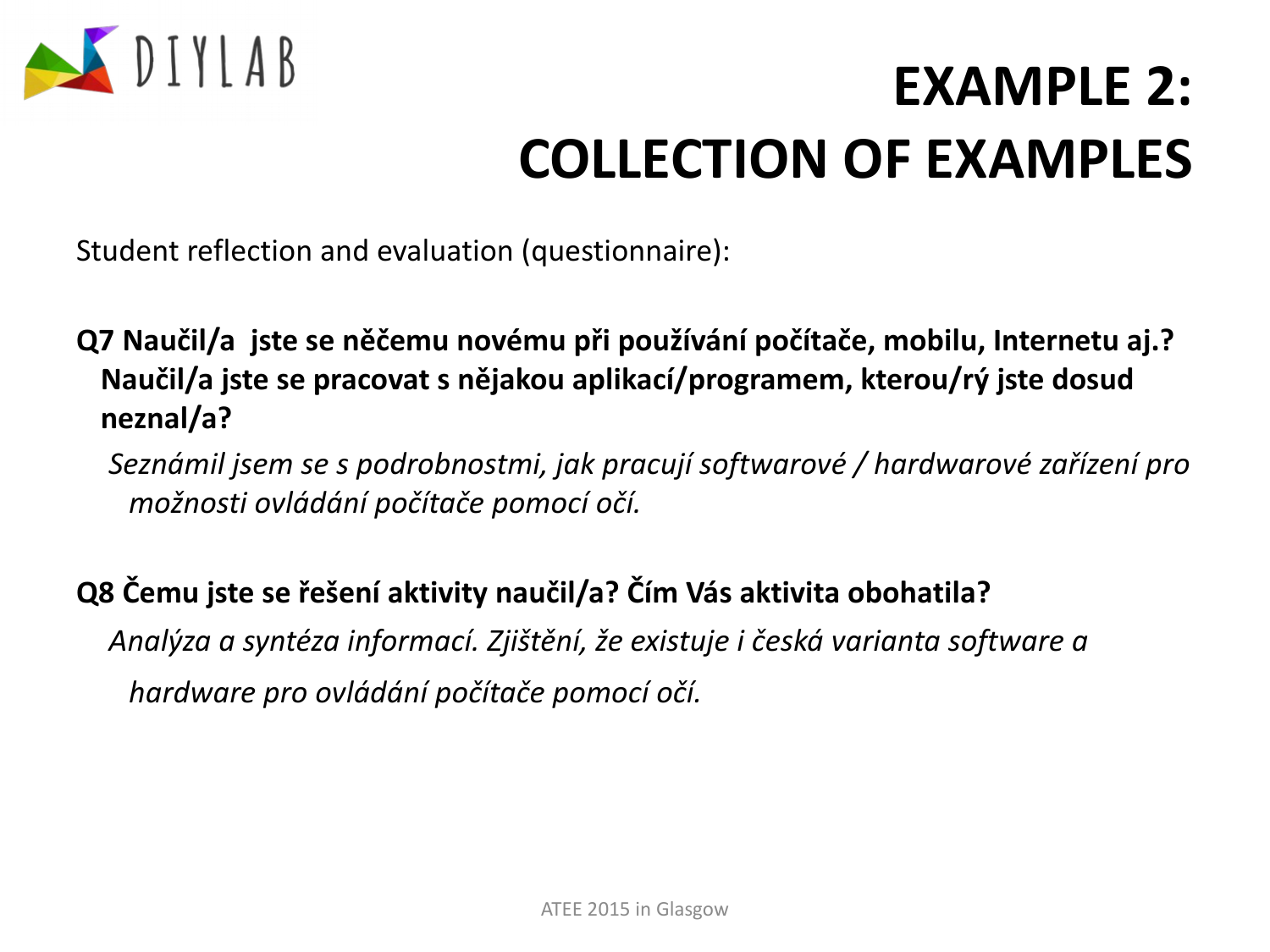

# **CONCLUSION**

Next steps:

- To analyse student evaluation
- To create an "envelope" for each example (to explain a process how outcomes were developed, what and how to do it you can Do-It-Yourself) and to publish on the HUB
- To implement another activities (to comment, to discuss, to understand, to share)

• …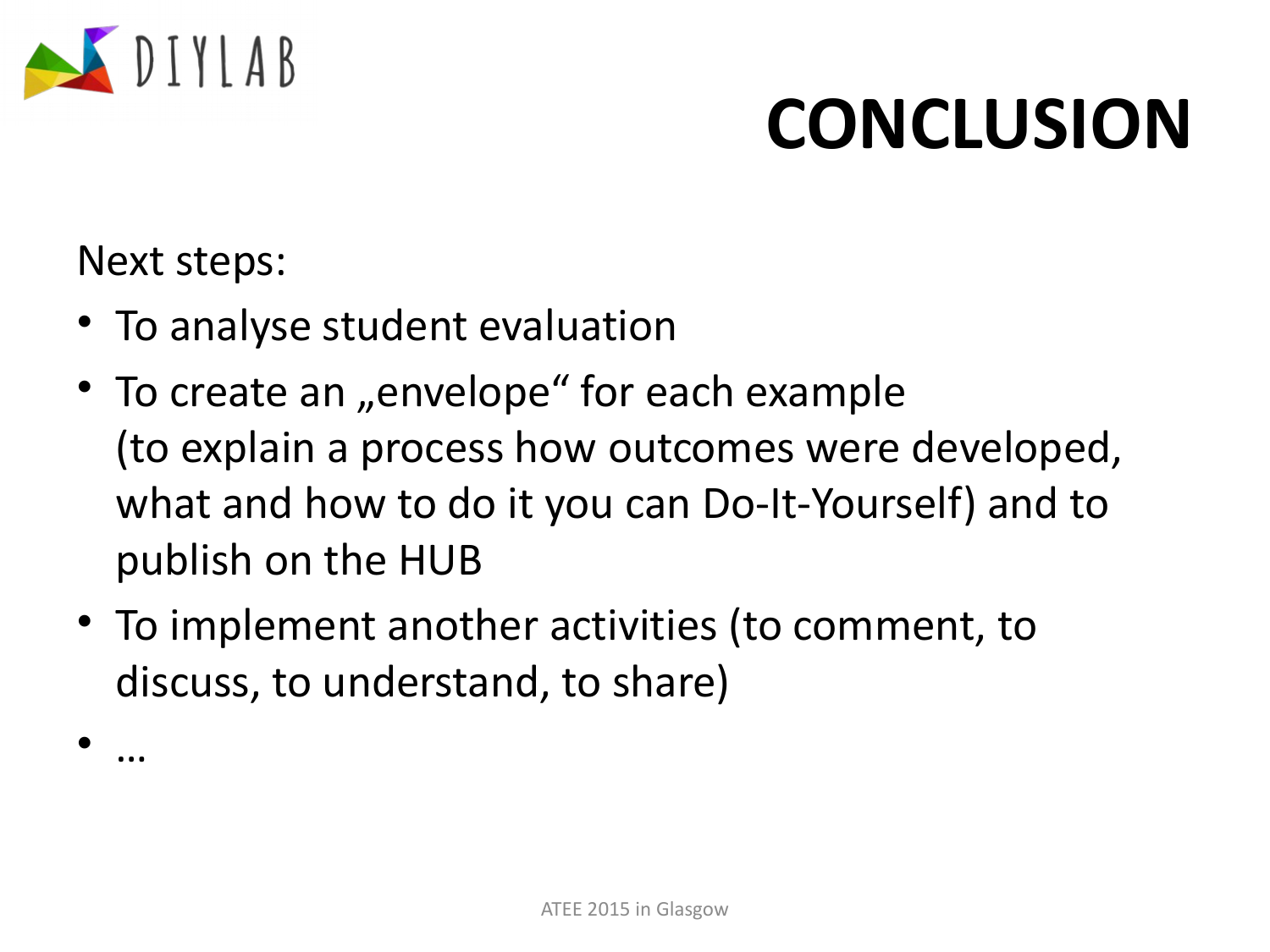# **RESOURCES**

ATKINSON, D. (2011) Art, Equality and Learning. Pedagogies Against the State. Rotterdam/ Boston/ Taipei, 2011.

- ČERNOCHOVÁ, M., JEŘÁBEK, T., FIALOVÁ, I. (2014) How the DIY philosophy can be exploited in ICT teacher education at the Faculty of Education in Prague? In ATEE 2014 Annual Conference. Programme and Abstracts. August, 25-27, 2014, University of Minho, Braga, Portugal. ISBN 978-989-8525-34-5.
- FLANAGIN, A.J., METZGER, M.J. et al. (2010) Kids and Credibility. An Empirical Eaxmination of Youth, Digital Media Use and Information Credibility. MIT Press, 2010.
- HALFACREE, K. (2004) 'I Could Only Do Wrong': Academic Research and DiY Culture. Available on: http://www.praxis-epress.org/rtcp/kh.pdf
- JENKINS, H. et al. (2009) Confronting the Challanges of Participatory Culture. Media Education for the  $21^{st}$  Century. The MIT Press, 2009.